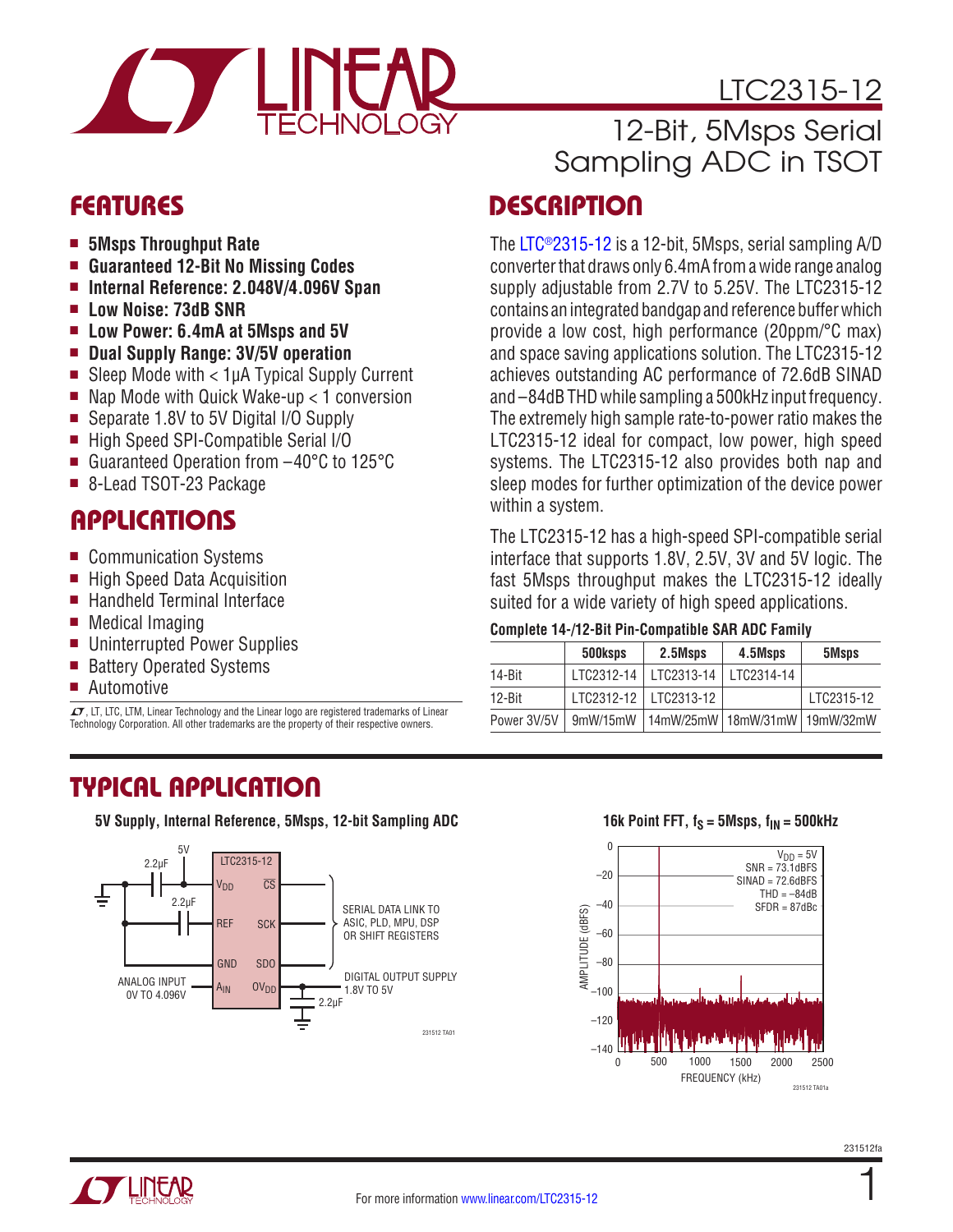# ABSOLUTE MAXIMUM RATINGS PIN CONFIGURATION

**(Notes 1, 2)**

| Reference (REF) and Analog Input $(A_{IN})$ Voltage                 |
|---------------------------------------------------------------------|
|                                                                     |
| Digital Input Voltage (Note 3) (-0.3V) to (OV <sub>DD</sub> + 0.3V) |
|                                                                     |
|                                                                     |
| Operating Temperature Range                                         |
|                                                                     |
|                                                                     |
|                                                                     |
|                                                                     |
| Lead Temperature Range (Soldering, 10 sec)300°C                     |



# ORDER INFORMATION

#### **Lead Free Finish**

| TAPE AND REEL (MINI)  | ' TAPE AND REEL      | <b>PART MARKING*</b> | I PACKAGE DESCRIPTION    | I TEMPERATURE RANGE                 |
|-----------------------|----------------------|----------------------|--------------------------|-------------------------------------|
| LTC2315CTS8-12#TRMPBF | LTC2315CTS8-12#TRPBF | LTFZG                | l 8-Lead Plastic TSOT-23 | l 0°C to 70°C l                     |
| LTC2315ITS8-12#TRMPBF | LTC2315ITS8-12#TRPBF | LTFZG                | 8-Lead Plastic TSOT-23   | $-40^{\circ}$ C to 85 $^{\circ}$ C  |
| LTC2315HTS8-12#TRMPBF | LTC2315HTS8-12#TRPBF | LTFZG                | 8-Lead Plastic TSOT-23   | $-40^{\circ}$ C to 125 $^{\circ}$ C |

TRM = 500 pieces. \*Temperature grades are identified by a label on the shipping container.

Consult LTC Marketing for parts specified with wider operating temperature ranges.

Consult LTC Marketing for information on lead based finish parts.

For more information on lead free part marking, go to: http://www.linear.com/leadfree/

For more information on tape and reel specifications, go to: http://www.linear.com/tapeandreel/



 $\bm{I}$   $\bm{V}$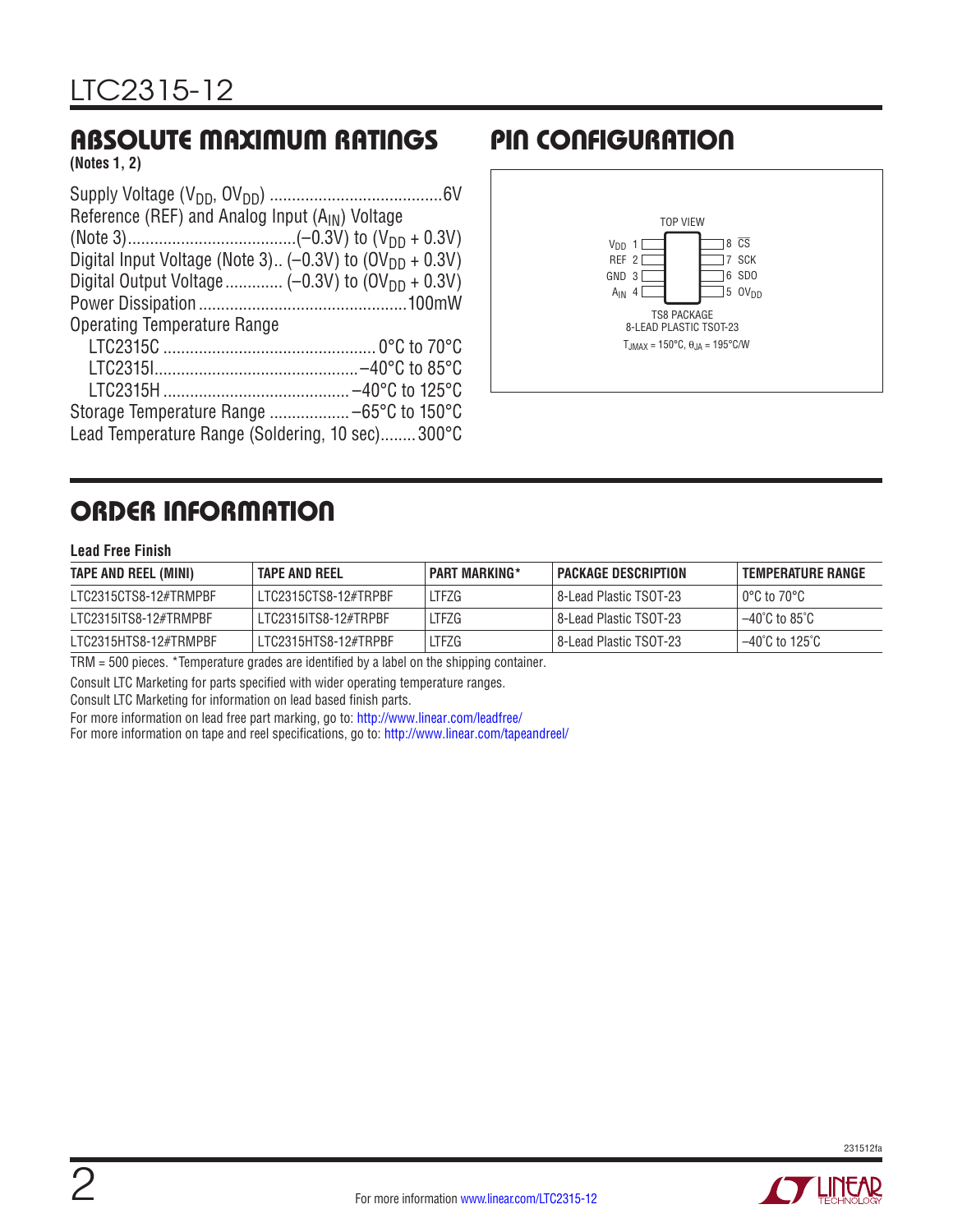### **ELECTRICAL CHARACTERISTICS** The  $\bullet$  denotes the specifications which apply over the full operating

temperature range, otherwise specifications are at T<sub>A</sub> = 25°C. (Note 4)

| <b>SYMBOL</b>   | <b>PARAMETER</b>                | <b>CONDITIONS</b>        | MIN                      | <b>TYP</b> | <b>MAX</b>       | <b>UNITS</b>  |
|-----------------|---------------------------------|--------------------------|--------------------------|------------|------------------|---------------|
| VAIN            | Absolute Input Range            |                          | $-0.05$                  |            | $V_{DD} + 0.05$  | $\mathcal{U}$ |
| $V_{\text{IN}}$ | Input Voltage Range             | (Note 11)                |                          |            | V <sub>REF</sub> |               |
| <sup>I</sup> IN | Analog Input DC Leakage Current |                          | $\overline{\phantom{m}}$ |            |                  | μA            |
| $C_{IN}$        | Analog Input Capacitance        | Sample Mode<br>Hold Mode |                          |            |                  | рF<br>pF      |

#### CONVERTER CHARACTERISTICS The  $\bullet$  denotes the specifications which apply over the full operating temperature range, otherwise specifications are at T<sub>A</sub> = 25°C. (Note 4)

| <b>SYMBOL</b> | <b>PARAMETER</b>                    | <b>CONDITIONS</b>                                | <b>MIN</b>         | <b>TYP</b>    | <b>MAX</b>   | <b>UNITS</b> |
|---------------|-------------------------------------|--------------------------------------------------|--------------------|---------------|--------------|--------------|
|               | Resolution                          |                                                  | 12                 |               |              | Bits         |
|               | No Missing Codes                    |                                                  | 12                 |               |              | <b>Bits</b>  |
|               | <b>Transition Noise</b>             | (Note 6)                                         |                    | 0.33          |              | $LSB_{RMS}$  |
| INL           | <b>Integral Linearity Error</b>     | $V_{DD}$ = 5V (Note 5)<br>$V_{DD}$ = 3V (Note 5) | $-1.25$<br>$-1.5$  | ±0.25<br>±0.3 | 1.25<br>1.5  | LSB<br>LSB   |
| DNL           | <b>Differential Linearity Error</b> | $V_{DD} = 5V$<br>$V_{DD} = 3V$                   | $-0.99$<br>$-0.99$ | ±0.15<br>±0.2 | 0.99<br>0.99 | LSB<br>LSB   |
|               | Offset Error                        | $V_{DD} = 5V$<br>$V_{DD} = 3V$                   | $-4$<br>$-6$       | ±0.5<br>±1    | 4<br>6       | LSB<br>LSB   |
|               | <b>Full-Scale Error</b>             | $V_{DD} = 5V$<br>$V_{DD} = 3V$                   | $-7$<br>$-9$       | ±1.5<br>±2    | 9            | LSB<br>LSB   |
|               | <b>Total Unadjusted Error</b>       | $V_{DD} = 5V$<br>$VDD = 3V$                      | $-8$<br>$-10$      | ±2<br>±2.5    | 8<br>10      | LSB<br>LSB   |

#### **DYNAMIC ACCURACY** The  $\bullet$  denotes the specifications which apply over the full operating temperature range, otherwise specifications are at T<sub>A</sub> = 25°C and A<sub>IN</sub> = –1dBFS. (Note 4)

| <b>SYMBOL</b>   | <b>PARAMETER</b>                                                 | <b>CONDITIONS</b>                                                     | <b>MIN</b>   | <b>TYP</b>     | <b>MAX</b>   | <b>UNITS</b>             |
|-----------------|------------------------------------------------------------------|-----------------------------------------------------------------------|--------------|----------------|--------------|--------------------------|
| SINAD           | Signal-to-(Noise + Distortion) Ratio                             | $f_{IN}$ = 500kHz, $V_{DD}$ = 5V<br>$f_{IN}$ = 500kHz, $V_{DD}$ = 3V  | 69.5<br>67.5 | 72.6<br>69.5   |              | dB<br>dB                 |
| SNR             | Signal-to-Noise Ratio                                            | $f_{IN}$ = 500kHz, $V_{DD}$ = 5V<br>$f_{IN} = 500$ kHz, $V_{DD} = 3V$ | 70<br>68     | 73<br>70       |              | dB<br>dB                 |
| THD             | Total Harmonic Distortion<br><b>First 5 Harmonics</b>            | $f_{IN}$ = 500kHz, $V_{DD}$ = 5V<br>$f_{IN}$ = 500kHz, $V_{DD}$ = 3V  |              | $-84$<br>$-84$ | -76<br>$-75$ | dB<br>dB                 |
| <b>SFDR</b>     | Spurious Free Dynamic Range                                      | $f_{IN}$ = 500kHz, $V_{DD}$ = 5V<br>$f_{IN}$ = 500kHz, $V_{DD}$ = 3V  |              | 87<br>87       | 78<br>77     | dB<br>dB                 |
| <b>IMD</b>      | Intermodulation Distortion<br>2nd Order Terms<br>3rd Order Terms | $f_{IN1}$ = 461kHz, $f_{IN2}$ = 541kHz<br>$AIN1$ , $AIN2 = -7dBFS$    |              | $-77$<br>$-89$ |              | dBc<br>dBc               |
|                 | <b>Full Power Bandwidth</b>                                      | At 3dB<br>At $0.1dB$                                                  |              | 130<br>20      |              | <b>MHz</b><br><b>MHz</b> |
|                 | -3dB Input Linear Bandwidth                                      | $SINAD \ge 68dB$                                                      |              | 5              |              | <b>MHz</b>               |
| t <sub>AP</sub> | Aperture Delay                                                   |                                                                       |              |                |              | ns                       |
| <b>L</b> JITTER | Aperture Jitter                                                  |                                                                       |              | 10             |              | ps <sub>RMS</sub>        |

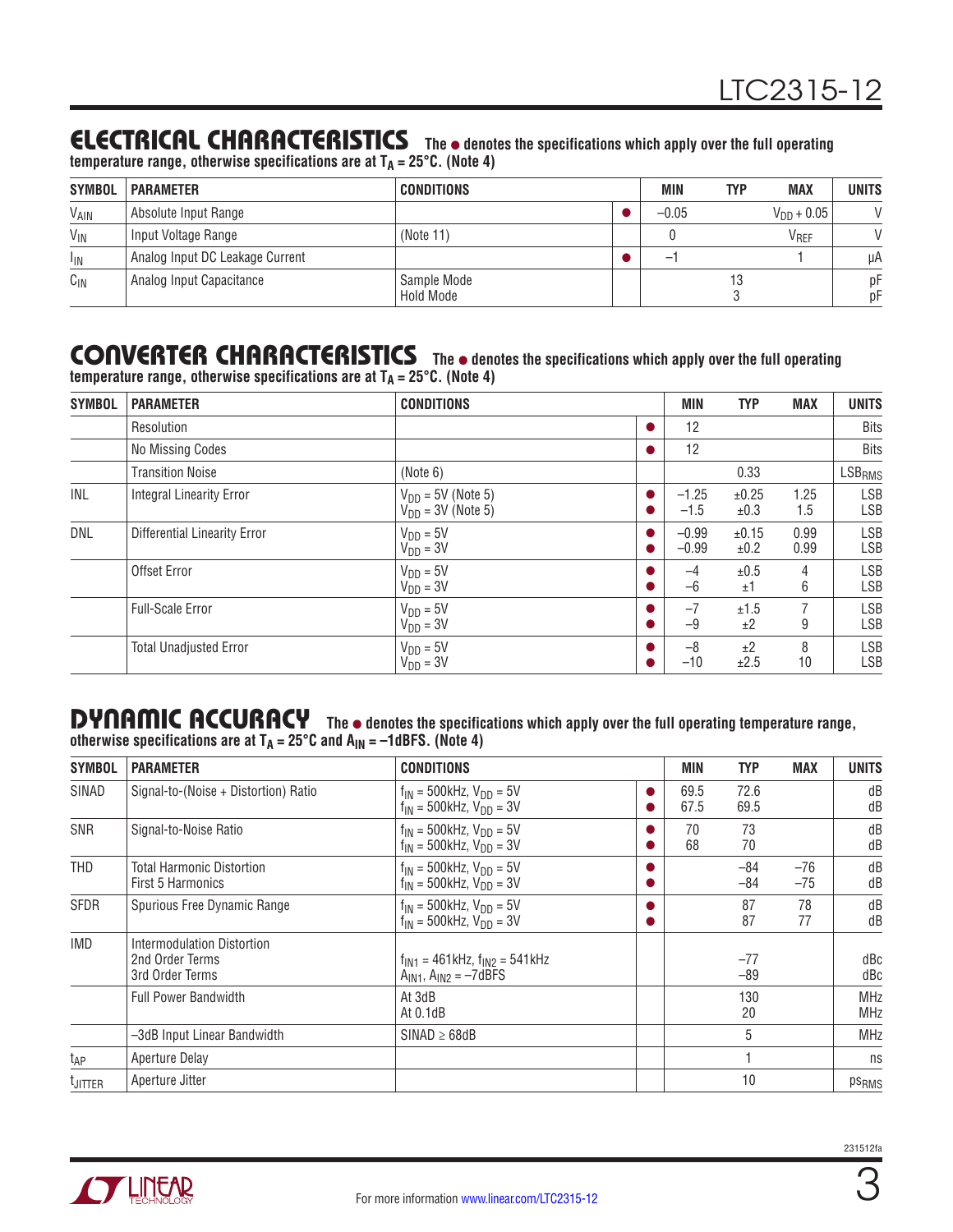### REFERENCE INPUT/OUTPUT The  $\bullet$  denotes the specifications which apply over the full operating temperature

**range, otherwise specifications are at TA = 25°C. (Note 4)**

| <b>SYMBOL</b>    | <b>PARAMETER</b>                                                   | <b>CONDITIONS</b>                                                                | MIN                                   | <b>TYP</b>     | <b>MAX</b>      | <b>UNITS</b>          |
|------------------|--------------------------------------------------------------------|----------------------------------------------------------------------------------|---------------------------------------|----------------|-----------------|-----------------------|
| V <sub>REF</sub> | V <sub>RFF</sub> Output Voltage                                    | $2.7V \le V_{DD} \le 3.6V$<br>$4.75 \le V_{DD} \le 5.25V$                        | 2.040<br>4.080                        | 2.048<br>4.096 | 2.056<br>4.112  | V<br>V                |
|                  | V <sub>RFF</sub> Temperature Coefficient                           |                                                                                  |                                       |                | 20              | ppm/°C                |
|                  | V <sub>REF</sub> Output Resistance                                 | Normal Operation<br>Overdrive Condition<br>$(V_{REFIN} \geq V_{REFOUT} + 50$ mV) |                                       | 2<br>52        |                 | $\Omega$<br>$k\Omega$ |
|                  | V <sub>RFF</sub> Line Regulation                                   | $2.7V \leq V_{DD} \leq 3.6V$<br>$4.75 \le V_{DD} \le 5.25V$                      |                                       | 2<br>0.8       |                 | mV/V<br>mV/V          |
|                  | V <sub>RFF</sub> 2.048V/4.096V Supply Threshold                    |                                                                                  |                                       | 4.15           |                 | $\vee$                |
|                  | V <sub>RFF</sub> 2.048V/4.096V Supply Threshold Hysteresis         |                                                                                  | 150                                   |                |                 | mV                    |
|                  | V <sub>REF</sub> Input Voltage Range<br>(External Reference Input) | $2.7V \le V_{DD} \le 3.6V$<br>$4.75 \le V_{DD} \le 5.25V$                        | $V_{REF} + 50mV$<br>$V_{RFF} + 50$ mV |                | $V_{DD}$<br>4.3 | V<br>V                |

# **DIGITAL INPUTS AND DIGITAL OUTPUTS** The  $\bullet$  denotes the specifications which apply over the

**full operating temperature range, otherwise specifications are at TA = 25°C. (Note 4)**

| <b>SYMBOL</b>   | <b>PARAMETER</b>              | <b>CONDITIONS</b>                                                  | <b>MIN</b>          | <b>TYP</b> | <b>MAX</b>            | <b>UNITS</b> |
|-----------------|-------------------------------|--------------------------------------------------------------------|---------------------|------------|-----------------------|--------------|
| $V_{\text{IH}}$ | High Level Input Voltage      |                                                                    | $0.8 \cdot 0V_{DD}$ |            |                       | V            |
| $V_{IL}$        | Low Level Input Voltage       |                                                                    |                     |            | $0.2 \cdot O(V_{DD})$ | V            |
| $I_{\text{IN}}$ | Digital Input Current         | $V_{IN}$ = 0V to $OV_{DD}$                                         | $-10$               |            | 10                    | μA           |
| $C_{1N}$        | Digital Input Capacitance     |                                                                    |                     | 5          |                       | pF           |
| $V_{OH}$        | High Level Output Voltage     | $I0 = -500 \mu A$ (Source)                                         | $OVDD-0.2$          |            |                       | V            |
| $V_{OL}$        | Low Level Output Voltage      | $I0$ = 500µA (Sink)                                                |                     |            | 0.2                   | V            |
| $I_{0Z}$        | High-Z Output Leakage Current | $V_{\text{OUT}} = 0V$ to $OV_{\text{DD}}$ , $\overline{CS}$ = High | $-10$               |            | 10                    | μA           |
| $C_{OZ}$        | High-Z Output Capacitance     | $\overline{\text{CS}}$ = High                                      |                     | 4          |                       | pF           |
| <b>I</b> SOURCE | <b>Output Source Current</b>  | $V_{\text{OUT}} = 0V, 0V_{\text{DD}} = 1.8V$                       |                     | $-20$      |                       | mA           |
| <b>I</b> SINK   | <b>Output Sink Current</b>    | $V_{\text{OUT}} = OV_{\text{DD}} = 1.8V$                           |                     | 20         |                       | mA           |

#### POWER REQUIREMENTS The  $\bullet$  denotes the specifications which apply over the full operating temperature range, otherwise specifications are at T<sub>A</sub> = 25°C. (Note 4)

| <b>SYMBOL</b>                                  | <b>PARAMETER</b>                                                                    | <b>CONDITIONS</b>              |  | <b>MIN</b>  | <b>TYP</b>               | <b>MAX</b>       | <b>UNITS</b>         |
|------------------------------------------------|-------------------------------------------------------------------------------------|--------------------------------|--|-------------|--------------------------|------------------|----------------------|
| $V_{DD}$                                       | <b>Supply Voltage</b><br>3V Operational Range<br>5V Operational Range               |                                |  | 2.7<br>4.75 | 3<br>5                   | 3.6<br>5.25      | V<br>V               |
| OV <sub>DD</sub>                               | Digital Output Supply Voltage                                                       |                                |  | 1.71        |                          | 5.25             | V                    |
| $I_{\text{TOTAL}}$ =<br>$IV_{DD}$ + $IOV_{DD}$ | Supply Current, Static Mode<br><b>Operational Mode</b><br>Nap Mode<br>Sleep Mode    | $\overline{CS}$ = 0V, SCK = 0V |  |             | 3.5<br>6.4<br>1.8<br>0.8 | 4<br>7.5<br>5    | mA<br>mA<br>mA<br>μA |
| $P_D$                                          | Power Dissipation, Static Mode<br><b>Operational Mode</b><br>Nap Mode<br>Sleep Mode | $CS = 0V$ , $SCK = 0V$         |  |             | 17.5<br>32<br>9<br>4     | 20<br>37.5<br>25 | mW<br>mW<br>mW<br>μW |



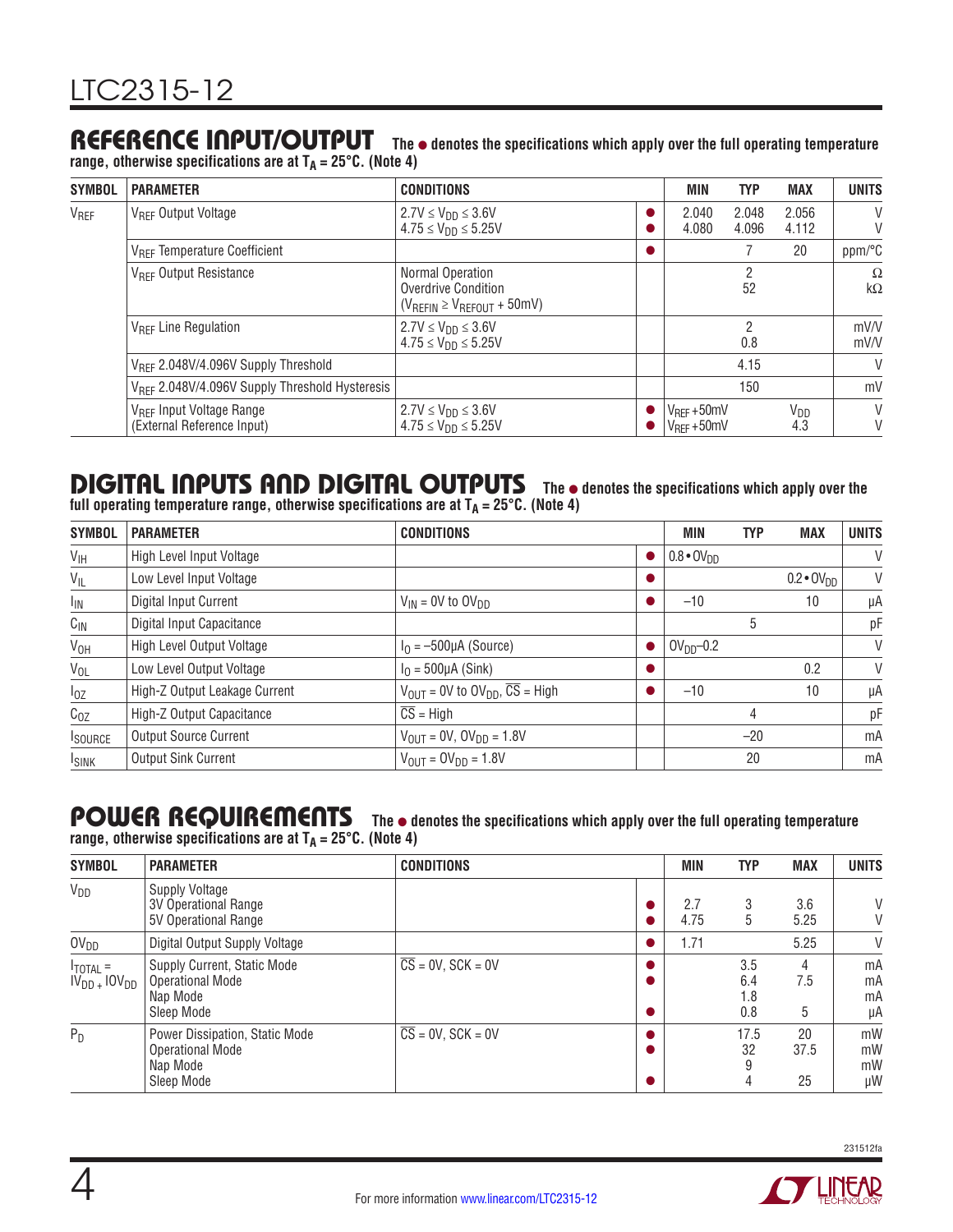### ADC TIMING CHARACTERISTICS The  $\bullet$  denotes the specifications which apply over the full operating

|  | temperature range, otherwise specifications are at $T_A = 25^{\circ}C$ . (Note 4) |  |
|--|-----------------------------------------------------------------------------------|--|
|--|-----------------------------------------------------------------------------------|--|

| <b>SYMBOL</b>           | <b>PARAMETER</b>                                                      | <b>CONDITIONS</b>      | MIN  | <b>TYP</b>      | <b>MAX</b> | <b>UNITS</b> |
|-------------------------|-----------------------------------------------------------------------|------------------------|------|-----------------|------------|--------------|
| TSAMPLE(MAX)            | <b>Maximum Sampling Frequency</b>                                     | (Notes 7, 8)           |      |                 | 5          | <b>MHz</b>   |
| tsck                    | <b>Shift Clock Frequency</b>                                          | (Notes 7, 8)           |      |                 | 87.5       | <b>MHz</b>   |
| t <sub>SCK</sub>        | <b>Shift Clock Period</b>                                             |                        | 11.4 |                 |            | ns           |
| <sup>t</sup> THROUGHPUT | Minimum Throughput Time, t <sub>ACQ</sub> + t <sub>CONV</sub>         |                        |      |                 | 200        | ns           |
| t <sub>conv</sub>       | <b>Conversion Time</b>                                                |                        | 160  |                 |            | ns           |
| t <sub>ACQ</sub>        | <b>Acquisition Time</b>                                               |                        | 40   |                 |            | ns           |
| t <sub>1</sub>          | Minimum CS Pulse Width                                                | (Note 7)               | 5    |                 |            | ns           |
| $12$                    | SCKt Setup Time After CS↓                                             | (Note 7)               | 5    |                 |            | ns           |
| $\frac{t_3}{2}$         | SDO Enable Time After $\overline{\text{CS}}\downarrow$                | (Notes 7, 8)           |      |                 | 10         | ns           |
| $t_4$                   | SDO Data Valid Access Time after SCK                                  | (Notes 7, 8, 9)        |      |                 | 9.1        | ns           |
| $t_5$                   | <b>SCLK Low Time</b>                                                  |                        | 4.5  |                 |            | ns           |
| $\frac{t_6}{}$          | <b>SCLK High Time</b>                                                 |                        | 4.5  |                 |            | ns           |
| $t_7$                   | SDO Data Valid Hold Time After SCK↓                                   | (Notes 7, 8, 9)        |      |                 |            | ns           |
| $t_8$                   | SDO into Hi-Z State Time After 16th SCK↓                              | (Notes 7, 8, 10)       | 3    |                 | 10         | ns           |
| tg                      | SDO into Hi-Z State Time After CST                                    | (Notes 7, 8, 10)       | 3    |                 | 10         | ns           |
| $t_{10}$                | $\overline{\text{CS}}\text{T}$ Setup Time After 14th SCK $\downarrow$ | (Note 7)               | 5    |                 |            | ns           |
|                         | Latency                                                               |                        |      | 1 Cycle Latency |            |              |
| t <sub>WAKE</sub> _NAP  | Power-Up Time from Nap Mode                                           | See Nap Mode Section   |      | 50              |            | ns           |
| twake_SLEEP             | Power-Up Time from Sleep Mode                                         | See Sleep Mode Section |      | 1.1             |            | ms           |

**Note 1.** Stresses beyond those listed under Absolute Maximum Ratings may cause permanent damage to the device. Exposure to any Absolute Maximum Rating condition for extended periods may affect device reliability and lifetime.

**Note 2**. All voltage values are with respect to ground.

**Note 3.** When these pin voltages are taken below ground or above  $V_{DD}$ (A<sub>IN</sub>, REF) or OV<sub>DD</sub> (SCK,  $\overline{CS}$ , SDO) they will be clamped by internal diodes. This product can handle input currents up to 100mA below ground or above  $V_{DD}$  or  $OV_{DD}$  without latch-up.

**Note 4.**  $V_{DD} = 5V$ ,  $OV_{DD} = 2.5V$ ,  $f_{SMPL} = 5MHz$ ,  $f_{SCK} = 87.5MHz$ ,  $A_{IN} =$ –1dBFS and internal reference unless otherwise noted.

**Note 5.** Integral nonlinearity is defined as the deviation of a code from a straight line passing through the actual endpoints of the transfer curve. The deviation is measured from the center of the quantization band.

**Note 6.** Typical RMS noise at code transitions.

**Note 7.** Parameter tested and guaranteed at  $OV<sub>DD</sub> = 2.5V$ . All input signals are specified with  $t_r = t_f = 1 \text{ nS}$  (10% to 90% of OV<sub>DD</sub>) and timed from a voltage level of OV<sub>DD</sub>/2.

**Note 8.** All timing specifications given are with a 10pF capacitance load. Load capacitances greater than this will require a digital buffer.

**Note 9.** The time required for the output to cross the  $V_{\text{IH}}$  or  $V_{\text{IL}}$  voltage.

**Note 10.** Guaranteed by design, not subject to test.

**Note 11.** Recommended operating conditions.

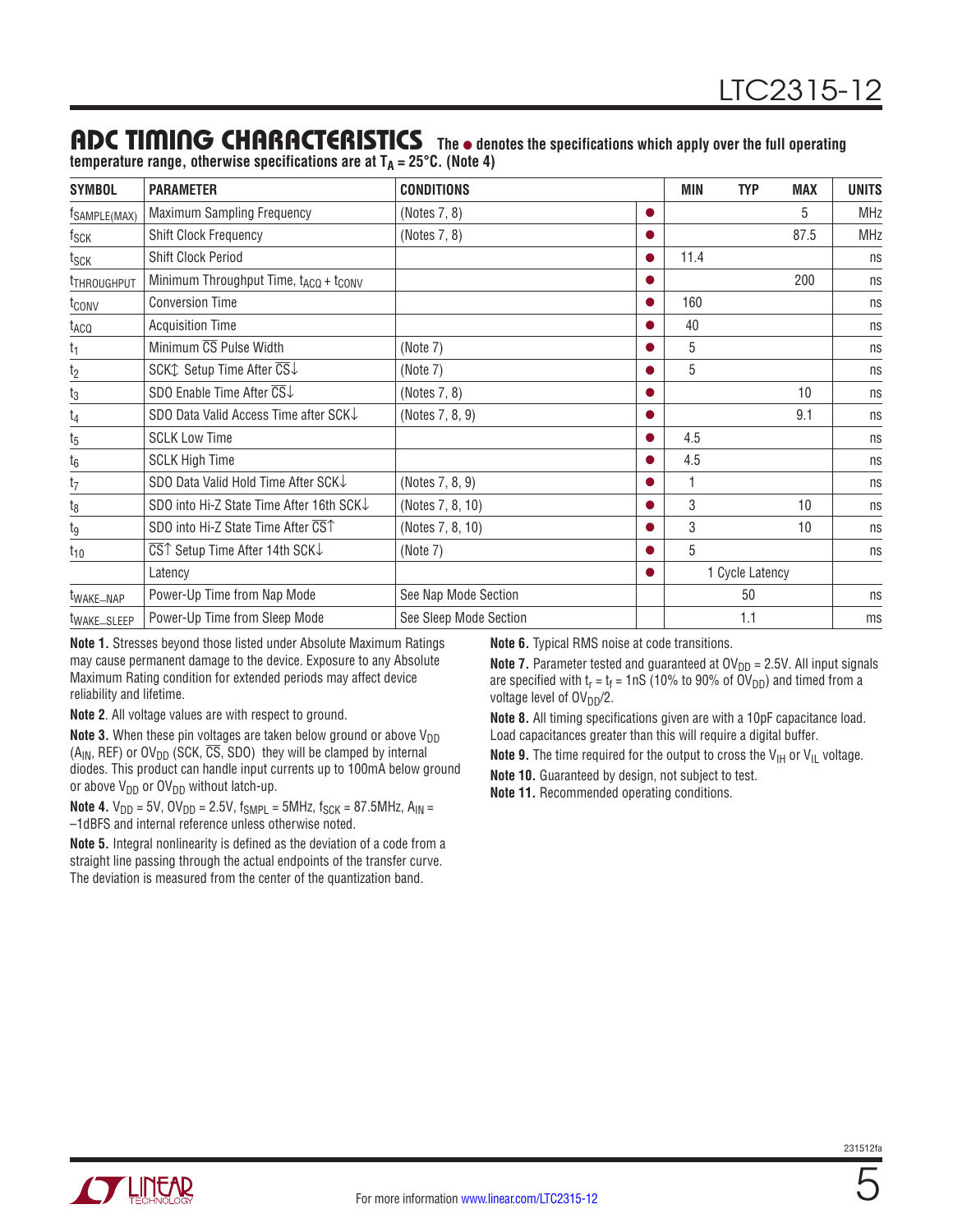# TYPICAL PERFORMANCE CHARACTERISTICS TA=25°C, V<sub>DD</sub>=5V, OV<sub>DD</sub>=2.5V, f<sub>SMPL</sub>=5Msps,

**unless otherwise noted.**

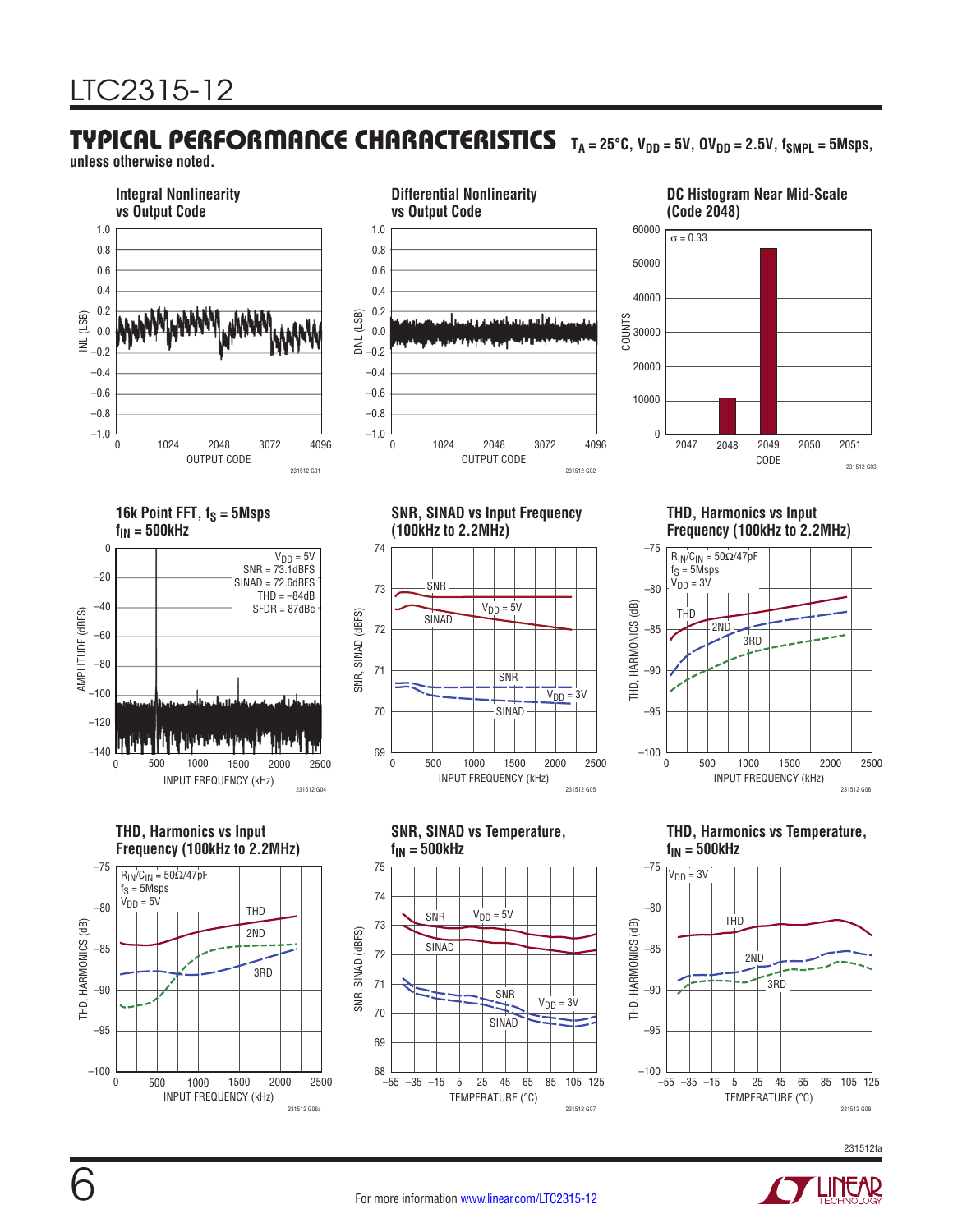## TYPICAL PERFORMANCE CHARACTERISTICS TA=25°C, V<sub>DD</sub>=5V, OV<sub>DD</sub>=2.5V, f<sub>SMPL</sub>=5Msps,

**unless otherwise noted.**





**TLINEAR** 



 $10$ 0

2

1

3

SCK FREQUENCY (MHz)

IOVDD

20 30 5040 7060 80 90

231512 G16

7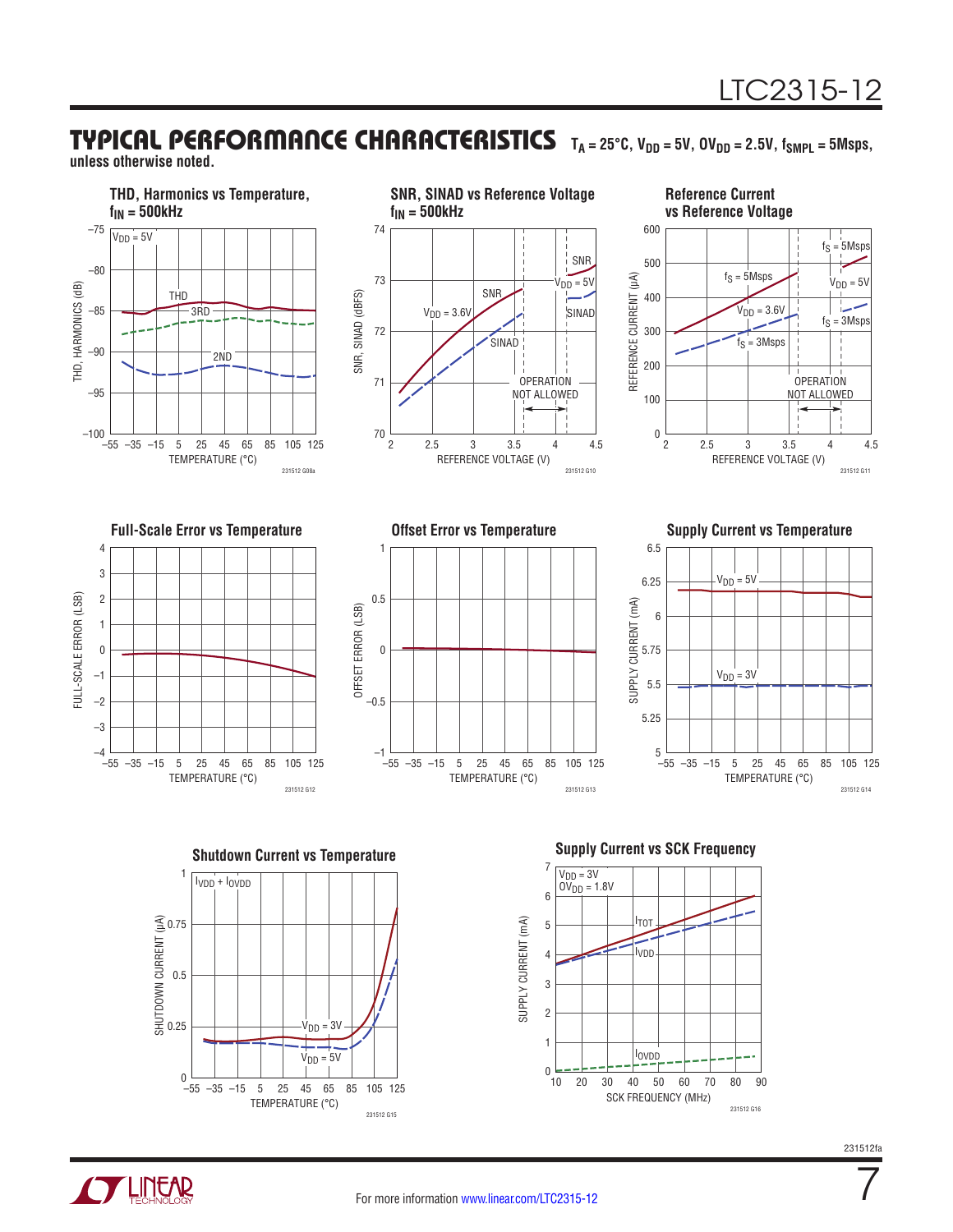# TYPICAL PERFORMANCE CHARACTERISTICS TA=25°C, V<sub>DD</sub>=5V, OV<sub>DD</sub>=2.5V, f<sub>SMPL</sub>=5Msps,

**unless otherwise noted.**



### PIN FUNCTIONS

**V<sub>DD</sub>** (Pin 1): Power Supply. The ranges of V<sub>DD</sub> are 2.7V to 3.6V and 4.75V to 5.25V. Bypass  $V_{DD}$  to GND with a 2.2µF ceramic chip capacitor.

**REF (Pin 2):** Reference Input/Output. The REF pin voltage defines the input span of the ADC, OV to  $V_{REF}$ . By default, REF is an output pin and produces a reference voltage  $V_{\text{RFF}}$  of either 2.048V or 4.096V depending on  $V_{DD}$  (see Table 2). Bypass to GND with a 2.2 $\mu$ F, low ESR, high quality ceramic chip capacitor. The REF pin may be overdriven with a voltage at least 50mV higher than the internal reference voltage output.

**GND (Pin 3):** Ground. The GND pin must be tied directly to a solid ground plane.

**A<sub>IN</sub> (Pin 4):** Analog Input. A<sub>IN</sub> is a single-ended input with respect to GND with a range from 0V to  $V_{\text{RFF}}$ .

 $\mathbf{O}V_{\mathbf{DD}}$  (Pin 5): I/O Interface Digital Power. The  $\mathbf{O}V_{\mathbf{DD}}$  range is 1.71V to 5.25V. This supply is nominally set to the same supply as the host interface (1.8V, 2.5V, 3.3V or 5V). Bypass to GND with a 2.2µF ceramic chip capacitor. **SDO (Pin 6):** Serial Data Output. The A/D conversion result is shifted out on SDO as a serial data stream with the MSB first through the LSB last. There is 1 cycle of conversion latency. Logic levels are determined by  $O(V_{DD})$ .

**SCK (Pin 7):** Serial Data Clock Input. The SCK serial clock falling edge advances the conversion process and outputs a bit of the serialized conversion result, MSB first to LSB last. SDO data transitions on the falling edge of SCK. A continuous or burst clock may be used. Logic levels are determined by  $\mathsf{OV}_{\mathsf{DD}}$ .

**CS (Pin 8):** Chip Select Input. This active low signal starts a conversion on the falling edge and frames the serial data transfer. Bringing  $\overline{CS}$  high places the sample-and-hold into sample mode and also forces the SDO pin into high impedance. Logic levels are determined by  $O(V_{DD})$ .

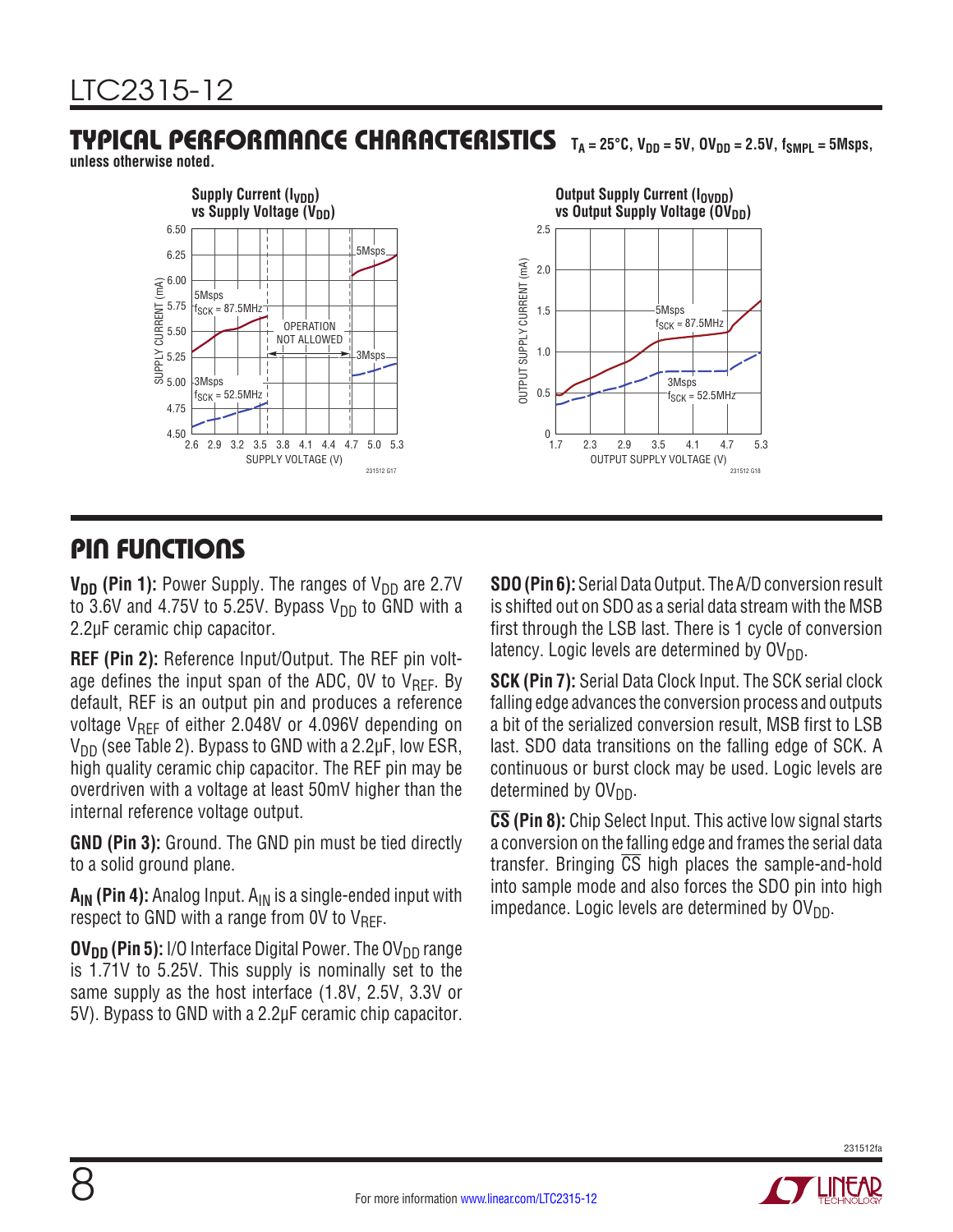### BLOCK DIAGRAM



## TIMING DIAGRAMS



**Figure 1. SDO Into Hi-Z after 16TH SCK**↓



**Figure 3. SDO Data Valid Hold after SCK**↓



**Figure 2. SDO Into Hi-Z after CS**↑



#### **Figure 4. SDO Data Valid Access after SCK**↓

231512 TD03 231512 TD04



Figure 5: LTC2315-12 Serial Interface Timing Diagram (SCK Low During t<sub>ACQ</sub>)



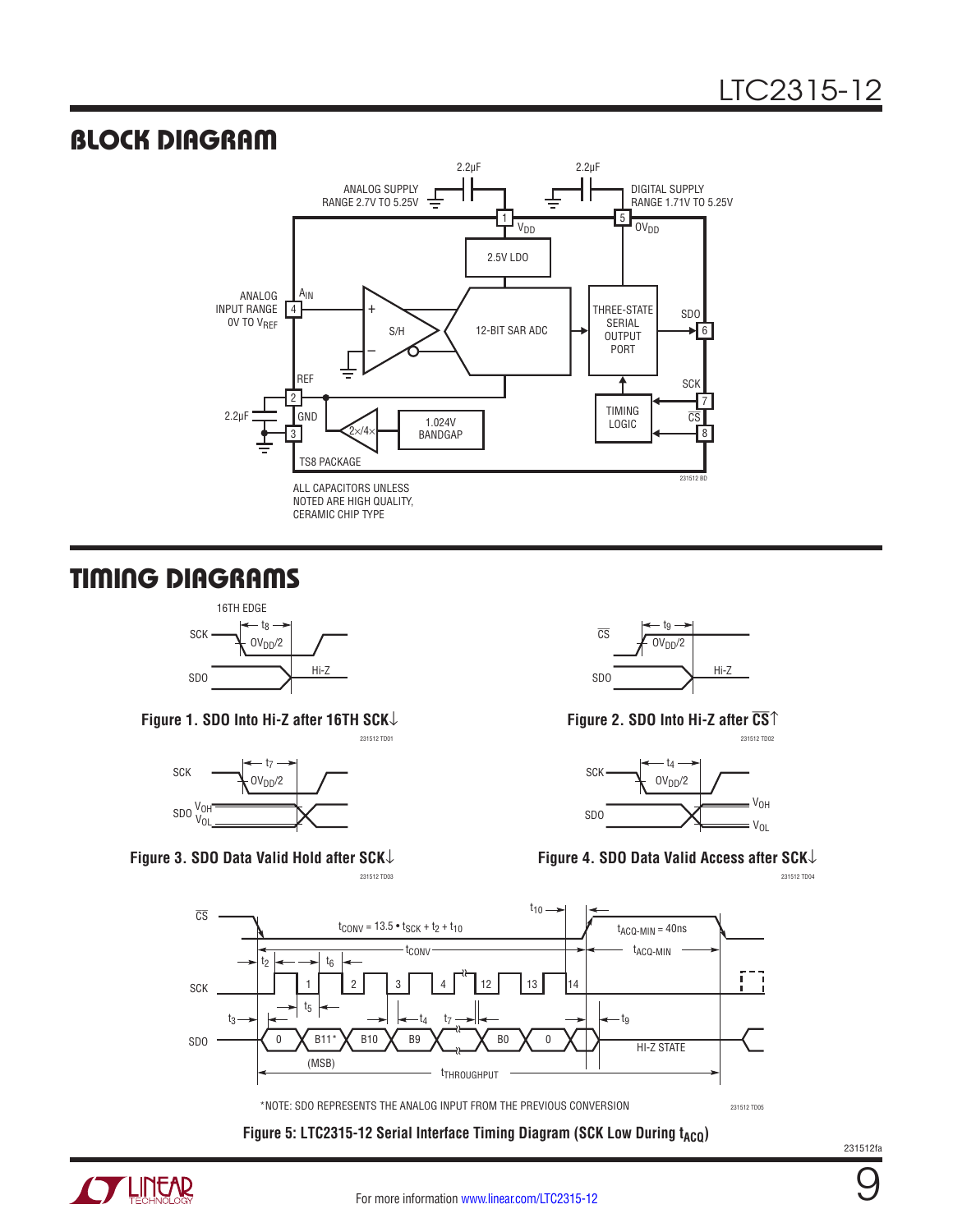# TIMING DIAGRAMS



Figure 6: LTC2315-12 Serial Interface Timing Diagram (SCK High During t<sub>ACQ</sub>)



**Figure 7: LTC2315-12 Serial Interface Timing Diagram (SCK Continuous)**

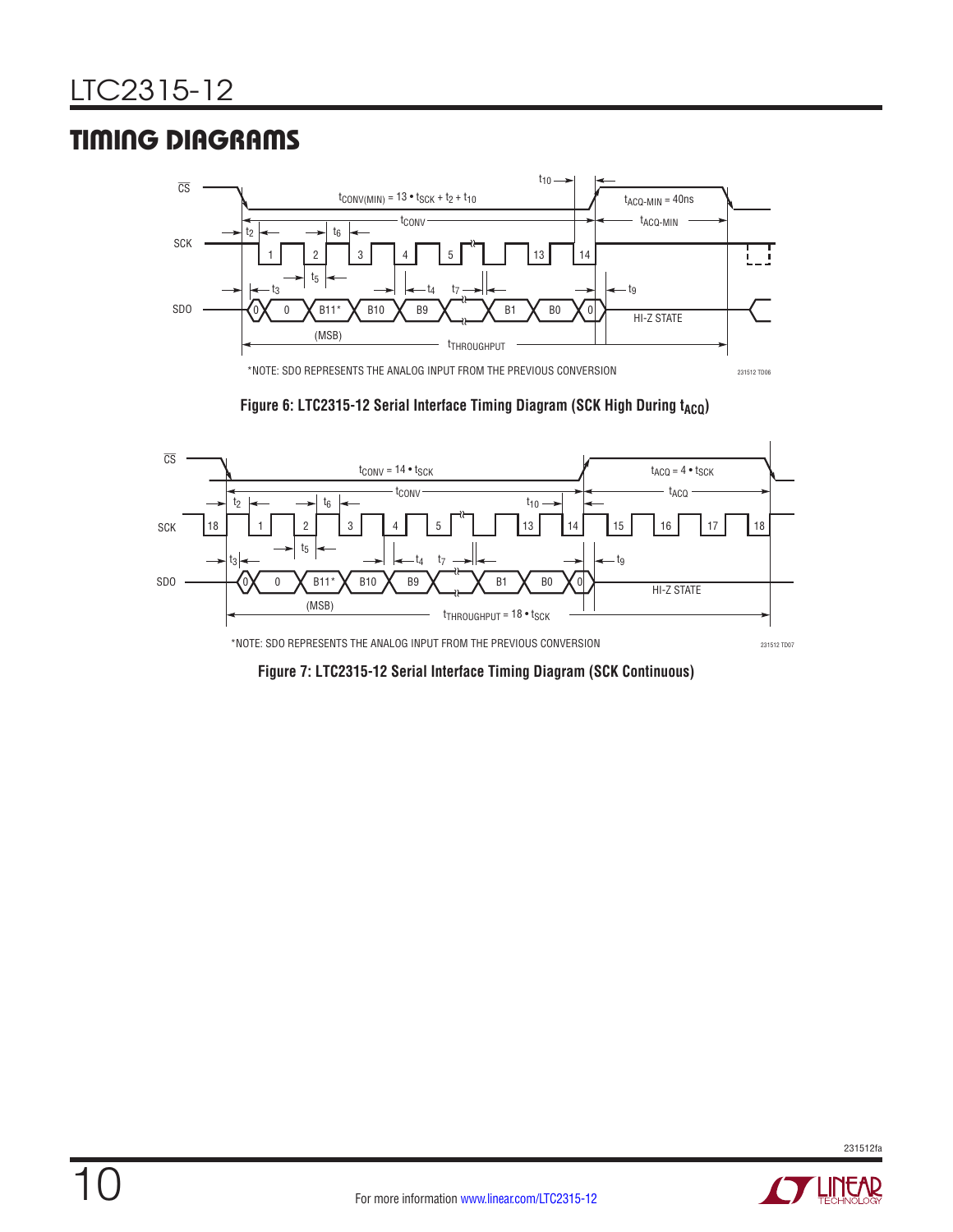#### **Overview**

TheLTC®2315-12 is a lownoise, highspeed, 12-bit successive approximation register (SAR) ADC. The LTC2315-12 operates over a wide supply range (2.7V to 5.25V) and provides a low drift (20ppm/°C maximum), internal reference and reference buffer. The internal reference buffer is automatically configured to a 2.048V span in low supply range (2.7V to 3.6V) and to a 4.096V span in the high supply range (4.75V to 5.25V). The LTC2315-12 samples at a 5Msps rate and supports an 87.5MHz data clock. The LTC2315-12 achieves excellent dynamic performance (73dB SNR, 84dB THD) while dissipating only 32mW from a 5V supply at the 5Msps conversion rate.

The LTC2315-12 outputs the conversion data with one cycle of conversion latency on the SDO pin. The SDO pin output logic levels are supplied by the dedicated  $\text{OV}_{DD}$ supply pin which has a wide supply range (1.71V to 5.25V) allowing the LTC2315-12 to communicate with 1.8V, 2.5V, 3V or 5V systems.

The LTC2315-12 provides both nap and sleep power-down modes through serial interface control to reduce power dissipation during inactive periods.

#### **Serial Interface**

TheLT2315-12 communicateswithmicrocontrollers, DSPs and other external circuitry via a 3-wire interface. A falling CS edge starts a conversion and frames the serial data transfer. SCK provides the conversion clock for the current sample and controls the data readout on the SDO pin of the previous sample. CS transitioning low clocks out the first leading zero and subsequent SCK falling edges clock out the remaining data as shown in Figures 5, 6 and 7 for three different timing schemes. Data is serially output MSB first through LSB last, followed by trailing zeros if further SCK falling edges are applied. Figure 5 illustrates that during the case where SCK is held low during the acquisition phase, only one leading zero is output. Figures 6 and 7

illustrate that for the SCK held high during acquisition or continuous clocking mode two leading zeros are output. Leading zeros allow the 12-bit data result to be framed with both leading and trailing zeros for timing and data verification. Since the rising edge of SCK will be coincident with the falling edge of  $\overline{CS}$ , delay t<sub>2</sub> is the delay to the first falling edge of SCK, which is simply  $0.5 \cdot t_{SCK}$ . Delays t<sub>2</sub>  $(\overline{CS}$  falling edge to SCK leading edge) and t<sub>10</sub> (14th falling SCK edge to CS rising edge) must be observed for Figures 5, 6 and 7 and any timing implementation in order for the conversion process and data readout to occur correctly.

The user can bring  $\overline{CS}$  high after the 14th falling SCK edge provided that timing delay  $t_{10}$  is observed. Prematurely terminating the conversion by bringing  $\overline{CS}$  high before the 14th falling SCK edge plus delay  $t_{10}$  will cause a loss of conversion data for that sample. The sample-and-hold is placed in sample mode when  $\overline{CS}$  is brought high. As shown in Figure 6, a sample rate of 5Msps can be achieved on the LTC2315-12 by using an 87.5MHz SCK data clock and a minimum acquisition time of 40ns which results in the minimum throughput time  $(t_{THROIIGHPIT})$  of 200ns. Note that the maximum throughput of 5Msps can only be achieved with the timing implementation of SCK held high during acquisition as shown in Figure 6.

The LTC2315-12 also supports a continuous data clock as shown in Figure 7. With a continuous data clock the acquisition time period and conversion time period must be designed as an exact integer number of data clock periods. Because the minimum acquisition time is not an exact multiple of the minimum SCK period, the maximum sample rate for the continuous SCK timing is less than 5Msps. For example, a 4.86Msps throughput is achieved using exactly 18 data clock periods with the maximum data clock frequency of 87.5MHz. For this particular case, the acquisition time period and conversion clock period are designed as 4 data clock periods ( $T_{ACQ}$  = 45.7ns) and 14 data clock periods ( $T_{\text{CONV}}$  = 160ns) respectively, yielding a throughput time of 205.7ns.

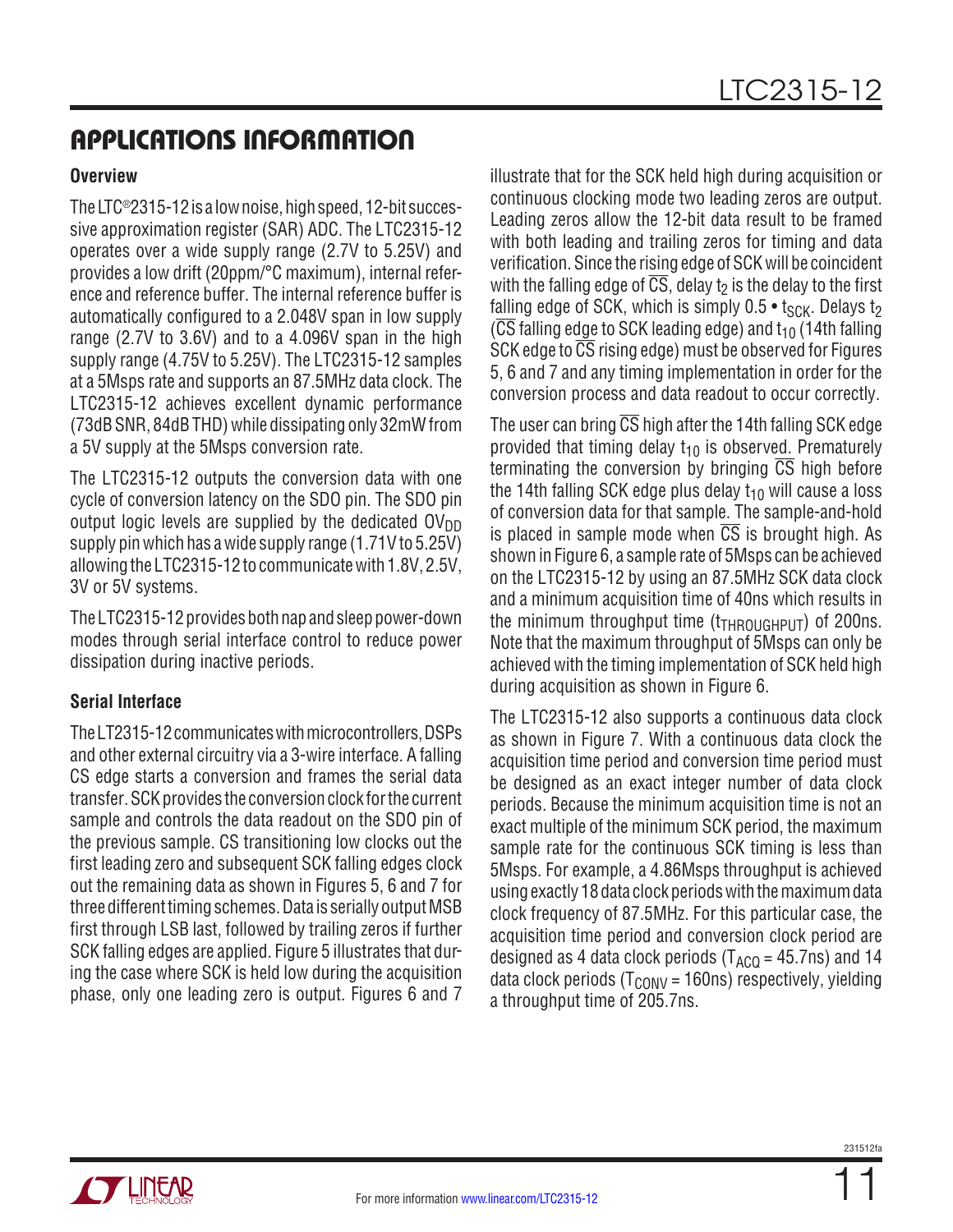The following table illustrates the maximum throughput achievable for each of the three timing patterns. Note that in order to achieve the maximum throughput rate of 5Msps, the timing pattern where SCK is held high during the acquisition time must be used.

|  |  |  | Table 1: Maximum Throughput vs Timing Pattern |
|--|--|--|-----------------------------------------------|
|--|--|--|-----------------------------------------------|

| <b>TIMING PATTERN</b>                          | MAXIMUM<br><b>THROUGHPUT</b> |
|------------------------------------------------|------------------------------|
| SCK high during T <sub>ACO</sub>               | 5Msps                        |
| SCK low during T <sub>ACQ</sub>                | 4.86Msps                     |
| SCK continuous $(t_{THROUGHPUT} = 18$ periods) | 4.86Msps                     |

#### **Serial Data Output (SDO)**

The SDO output is always forced into the high impedance state while  $\overline{CS}$  is high. The falling edge of  $\overline{CS}$  starts the conversion and enables SDO. The A/D conversion result is shifted out on the SDO pin as a serial data stream with the MSB first. The data stream consists of either one leading zero (SCK held low during acquisition, Fig. 5) or two leading zeros (SCK held high during acquisition, Fig. 6) followed by 12 bits of conversion data. There is 1 cycle of conversion latency. Subsequent falling SCK edges after the LSB is output will output zeros on the SDO pin. The SDO output returns to the high impedance state after the 16th falling edge of SCK.

The output swing on the SDO pin is controlled by the  $O(V_{DD}$  pin voltage and supports a wide operating range from 1.71V to 5.25V independent of the  $V_{DD}$  pin voltage.

#### **Power Considerations**

The LTC2315-12 provides two sets of power supply pins: the analog 5V power supply  $(V_{DD})$  and the digital input/ output interface power supply ( $\text{OV}_{\text{DD}}$ ). The flexible  $\text{OV}_{\text{DD}}$ supply allows the LTC2315-12 to communicate with any digital logic operating between 1.8V and 5V, including 2.5V and 3.3V systems.

#### **Entering Nap/Sleep Mode**

Pulsing CS two times and holding SCK static places the LTC2315-12 into nap mode. Pulsing  $\overline{CS}$  four times and holding SCK static places the LTC2315-12 into sleep mode. In sleep mode, all bias circuitry is shut down, including the internal bandgap and reference buffer, and only leakage currents remain (0.8µA typical). Because the reference buffer is externally bypassed with a large capacitor (2.2µF), the LTC2315-12 requires a significant wait time (1.1ms) to recharge this capacitance before an accurate conversion can be made. In contrast, nap mode does not power down the internal bandgap or reference buffer allowing for a fast wake-up and accurate conversion within one conversion clock cycle. Supply current during nap mode is nominally 1.8mA.

#### **Exiting Nap/Sleep Mode**

Waking up the LTC2315-12 from either nap or sleep mode, as shown in Figures 8 and 9, requires SCK to be pulsed one time. A conversion may be started immediately following nap mode as shown in Figure 8. A period of time allowing the reference voltage to recover must follow waking up from sleep mode as shown in Figure 9. The wait period required before initiating a conversion for the recommended value of  $C_{REF}$  of 2.2 $\mu$ F is 1.1ms.

#### **Power Supply Sequencing**

The LTC2315-12 does not have any specific power supply sequencing requirements. Care should be taken to observe the maximum voltage relationships described in the Absolute Maximum Ratings section.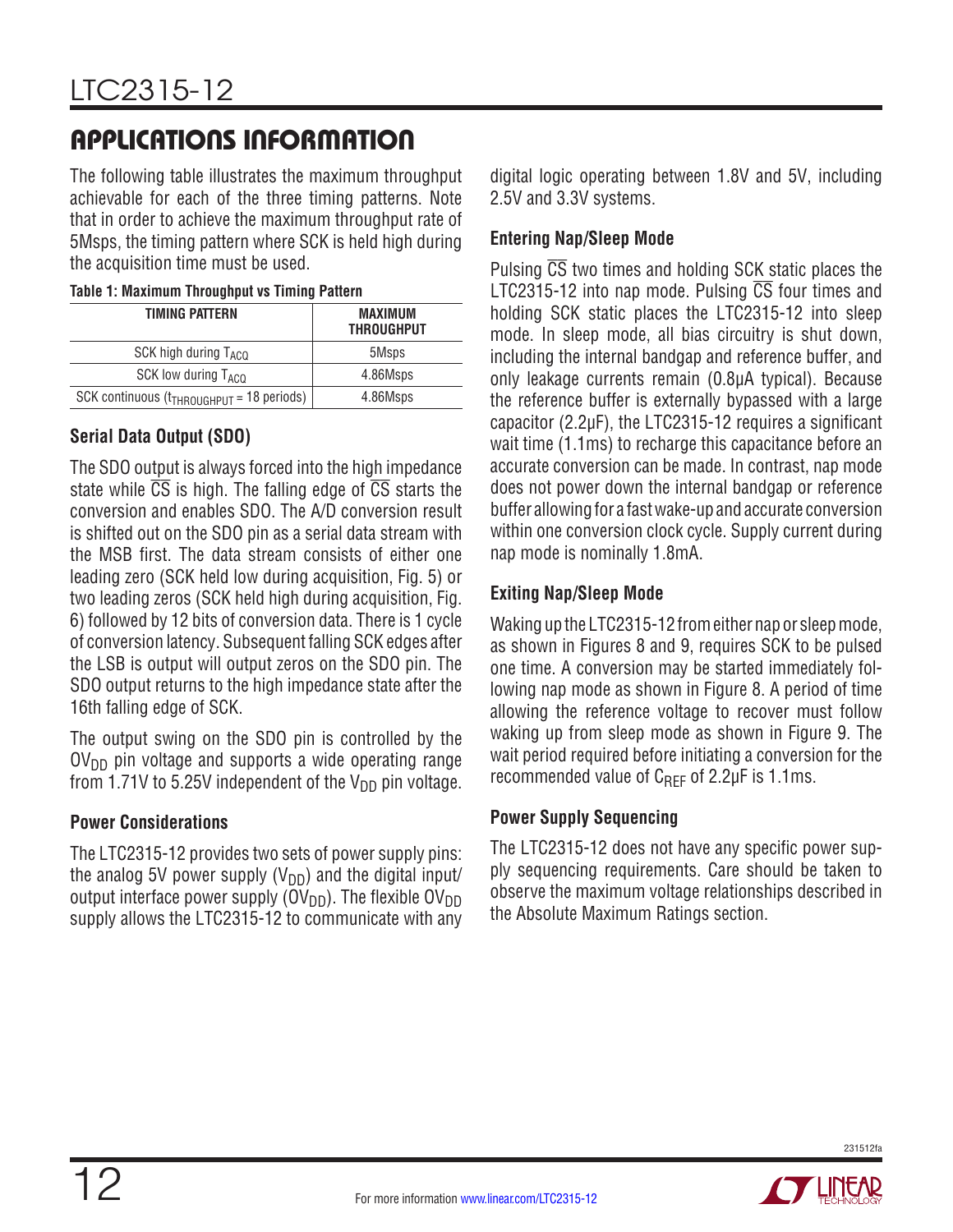

**Figure 9: LTC2315-12 Entering/Exiting Sleep Mode**

#### **Single-Ended Analog Input Drive**

The analog input of the LTC2315-12 is easy to drive. The input draws only one small current spike while charging the sample-and-hold capacitor at the end of conversion. During the conversion, the analog input draws only a small leakage current. If the source impedance of the driving circuit is low, then the input of the LTC2315-12 can be driven directly. As the source impedance increases, so will the acquisition time. For minimum acquisition time with high source impedance, a buffer amplifier should be used. The main requirement is that the amplifier driving the analog input must settle after the small current spike before the next conversion starts. Settling time must be less than  $t_{ACO-MIN}$  (40ns) for full performance at the maximum throughput rate. While choosing an input amplifier, also keep in mind the amount of noise and harmonic distortion the amplifier contributes.

#### **Choosing an Input Amplifier**

Choosing an input amplifier is easy if a few requirements are taken into consideration. First, to limit the magnitude of the voltage spike seen by the amplifier from charging the sampling capacitor, choose an amplifier that has a low output impedance (<50Ω) at the closed-loop bandwidth frequency. For example, if an amplifier is used in a gain of 1 and has a unity-gain bandwidth of 100MHz, then the output impedance at 100MHz must be less than 50Ω. The second requirement is that the closed-loop bandwidth must be greater than 100MHz to ensure adequate small signal settling for full throughput rate. If slower op amps are used, more time for settling can be provided by increasing the time between conversions. The best choice for an op amp to drive the LTC2315-12 will depend on the application. Generally, applications fall into two categories: AC applications where dynamic specifications are most

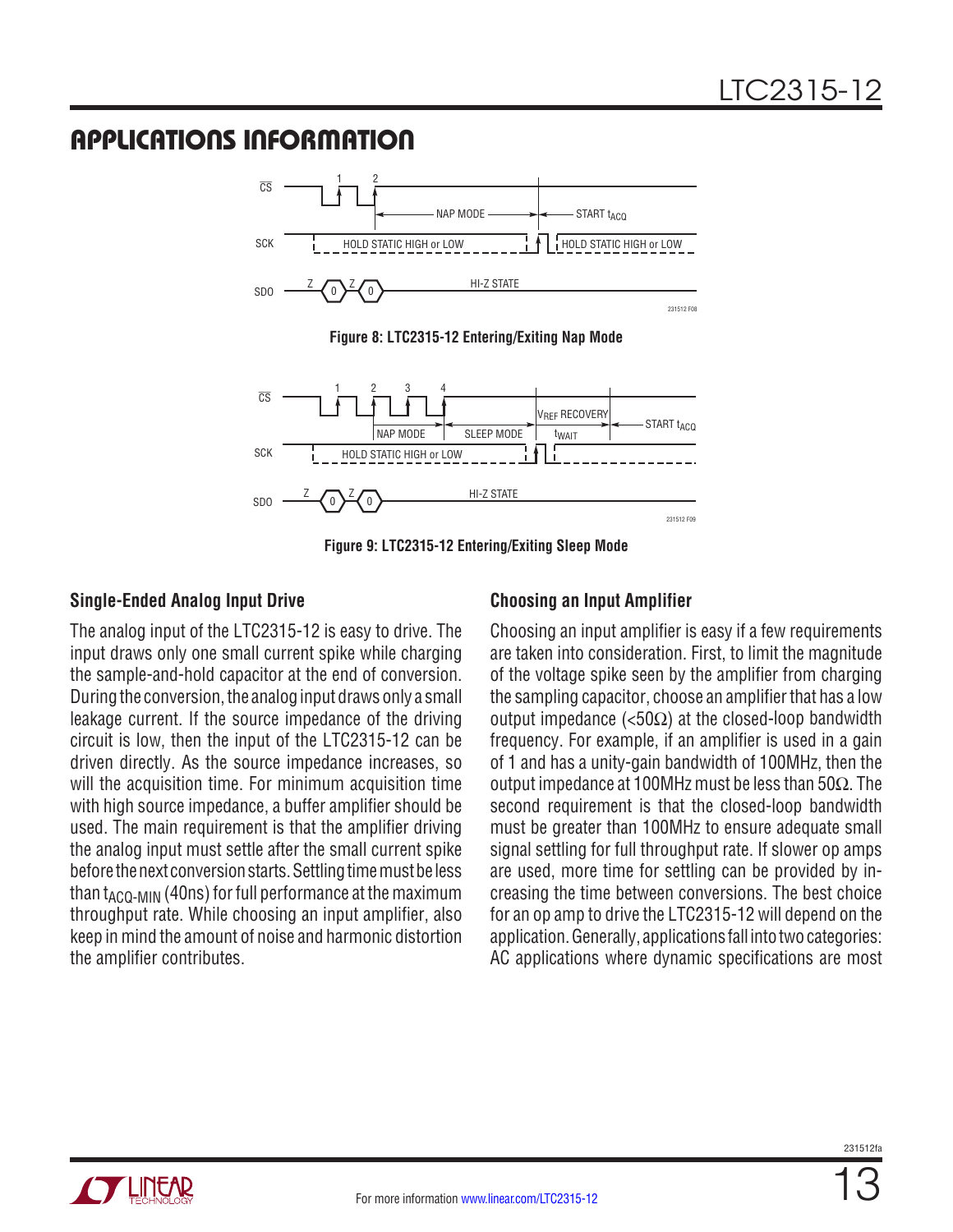critical and time domain applications where DC accuracy and settling time are most critical. The following list is a summary of the op amps that are suitable for driving the LTC2315-12. (More detailed information is available on the Linear Technology website at www.linear.com.)

**LT6230:** 215MHz GBWP, –80dBc Distortion at 1MHz, Unity-Gain Stable, Rail-to-Rail Input and Output, 3.5mA/ Amplifier, 1.1nV/√Hz.

**LT6200:** 165MHzGBWP, –85dBcDistortionat 1MHz, Unity-Gain Stable, R-R In and Out, 15mA/Amplifier, 0.95nV/√Hz.

**LT1818/LT1819:** 400MHz GBWP, –85dBc Distortion at 5MHz, Unity-Gain Stable, 9mA/Amplifier, Single/Dual Voltage Mode Operational Amplifier.

### **Input Drive Circuits**

The analog input of the LTC2315-12 is designed to be driven single-ended with respect to GND. A low impedance source can directly drive the high impedance analog input of the LTC2315-12 without gain error. A high impedance source should be buffered to minimize settling time during acquisition and to optimize the distortion performance of the ADC.

For best performance, a buffer amplifier should be used to drive the analog input of the LTC2315-12. The amplifier provides low output impedance to allow for fast settling of the analog signal during the acquisition phase. It also provides isolation between the signal source and the ADC inputs which draw a small current spike during acquisition.

### **Input Filtering**

The noise and distortion of the buffer amplifier and other circuitry must be considered since they add to the ADC noise and distortion. Noisy input circuitry should be filtered prior to the analog inputs to minimize noise. A simple 1-pole RC filter is sufficient for many applications.

Large filter RC time constants slow down the settling at the analog inputs. It is important that the overall RC time constants be short enough to allow the analog inputs to completely settle to >12-bit resolution within the minimum acquisition time  $(t_{ACO-MIN})$  of 40ns.

A simple 1-pole RC filter is sufficient for many applications. For example, Figure 10 shows a recommended single-ended buffered drive circuit using the LT1818 in unity gain mode. The 47pF capacitor from  $A_{IN}$  to ground and  $50\Omega$  source resistor limits the input bandwidth to 68MHz. The 47pF capacitor also acts as a charge reservoir for the input sample-and-hold and isolates the LT1818 from sampling glitch kick-back. The  $50\Omega$  source resistor is used to help stabilize the settling response of the drive amplifier. When choosing values of source resistance and shunt capacitance, the drive amplifier data sheet should be consulted and followed for optimum settling response. If lower input bandwidths are desired, care should be taken to optimize the settling response of the driver amplifier with higher values of shunt capacitance or series resistance. High quality capacitors and resistors should be used in the RC filter since these components can add distortion. NP0/C0G and silver mica type dielectric capacitors have excellent linearity. Carbon surface mount resistors can generate distortion from self heating and from damage that may occur during soldering. Metal film surface mount resistors are much less susceptible to both problems. Whenhighamplitudeunwantedsignalsareclose in frequency to the desired signal frequency, a multiple pole filter is required. High external source resistance, combined with external shunt capacitance at Pin 4 and 13pF of input capacitance on the LTC2315-12 in sample mode, will significantly reduce the internal 130MHz input bandwidth and may increase the required acquisition time beyond the minimum acquisition time  $(t_{ACO-MIN})$  of 40ns.



**Figure 10. RC Input Filter**

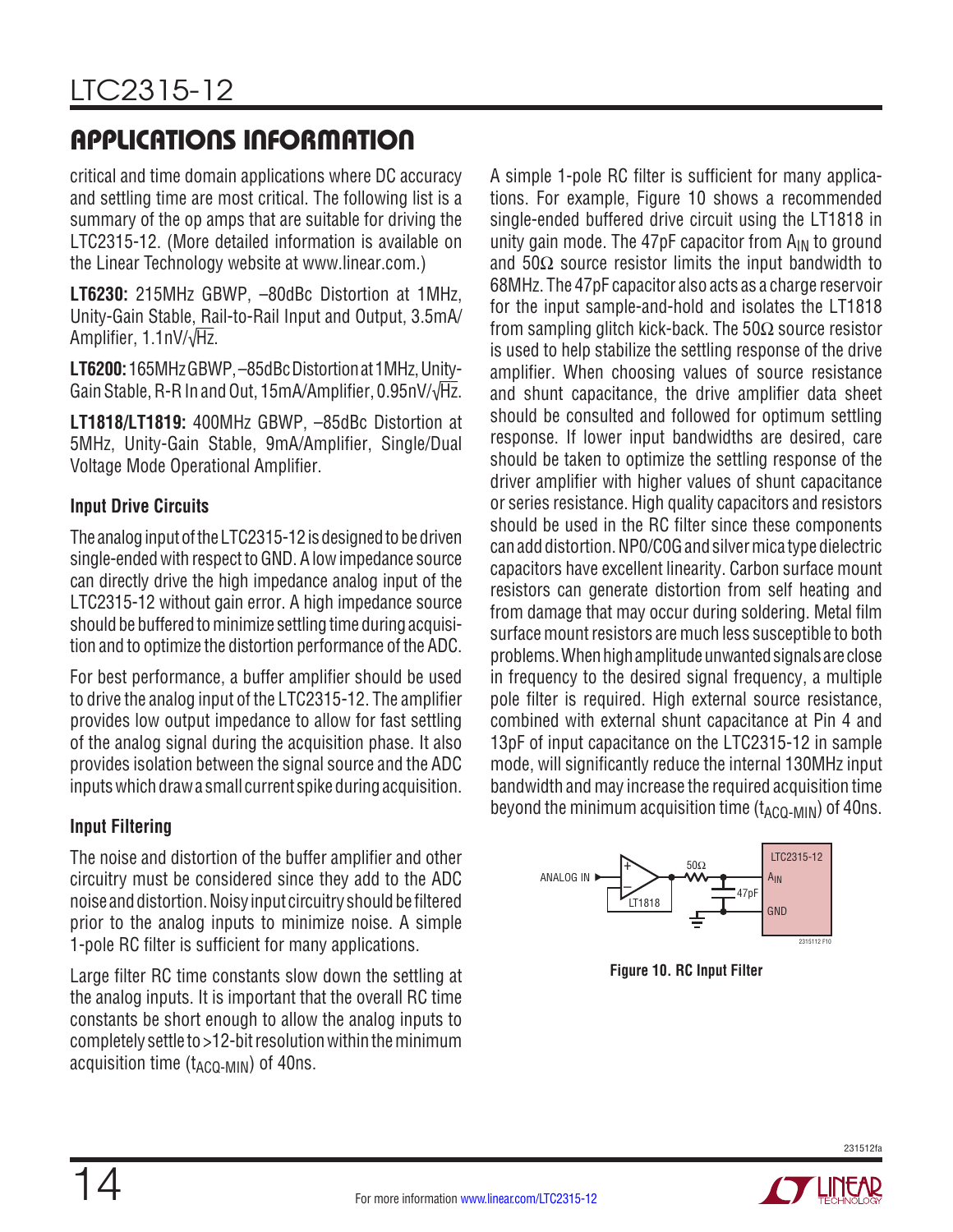#### **ADC Reference**

A low noise, low temperature drift reference is critical to achieving the full data sheet performance of the ADC. The LTC2315-12 provides an excellent internal reference with a guaranteed 20ppm/°C maximumtemperaturecoefficient. For added flexibility, an external reference may also be used.

The high speed, low noise internal reference buffer is used only in the internal reference configuration. The reference buffer must be overdriven in the external reference configuration with a voltage 50mV higher than the nominal reference output voltage in the internal configuration.

#### **Using the Internal Reference**

The internal bandgap and reference buffer are active by default when the LTC2315-12 is not in sleep mode. The reference voltage at the REF pin scales automatically with the supply voltage at the  $V_{DD}$  pin. The scaling of the reference voltage with supply is shown in the following table.

|  |  |  | Table 2: Reference Voltage vs Supply Range |
|--|--|--|--------------------------------------------|
|--|--|--|--------------------------------------------|

| SUPPLY VOLTAGE (V <sub>DD</sub> ) | <b>REF VOLTAGE (V<sub>REF</sub>)</b> |
|-----------------------------------|--------------------------------------|
| $2.7V \rightarrow 3.6V$           | 2.048V                               |
| $4.75V \rightarrow 5.25V$         | 4.096V                               |

The reference voltage alsodetermines the full-scale analog input range of the LTC2315-12. For example, a 2.048V reference voltage will accommodate an analog input range from 0V to 2.048V. An analog input voltage that goes below 0V will be coded as all zeros and an analog input voltage that exceeds 2.048V will be coded as all ones.

It is recommended that the REF pin be bypassed to ground with a low ESR, 2.2µF ceramic chip capacitor for optimum performance.

#### **External Reference**

An external reference can be used with the LTC2315-12 if better performance is required or to accommodate a larger input voltage span. The only constraints are that the external reference voltage must be 50mV higher than

the internal reference voltage (see Table 2) and must be less than or equal to the supply voltage (or 4.3V for the 5V supply range). For example, a 3.3V external reference may be used with a 3.3V  $V_{DD}$  supply voltage to provide a 3.3V analog input voltage span (i.e.  $3.3V > 2.048V + 50mV$ ). Or alternatively, a 2.5V reference may be used with a 3V supply voltage to provide a 2.5V input voltage range (i.e. 2.5V > 2.048V + 50mV). The LTC6655-3.3, LTC6655-2.5, available from Linear Technology, may be suitable for many applications requiring a high performance external reference for either 3.3V or 2.5V input spans respectively.

#### **Transfer Function**

Figure 11 depicts the transfer function of the LTC2315-12. The code transitions occur midway between successive integer LSB values (i.e. 0.5LSB, 1.5LSB, 2.5LSB… FS-0.5LSB). The output code is straight binary with  $1LSB =$  $V_{RFF}/4,096.$ 



**Figure 11. LTC2315-12 Transfer Function**

#### **DC Performance**

The noise of an ADC can be evaluated in twoways: signal-tonoise ratio (SNR) in the frequency domain and histogram in the time domain. The LTC2315-12 excels in both. The noise in the time domain histogram is the transition noise associated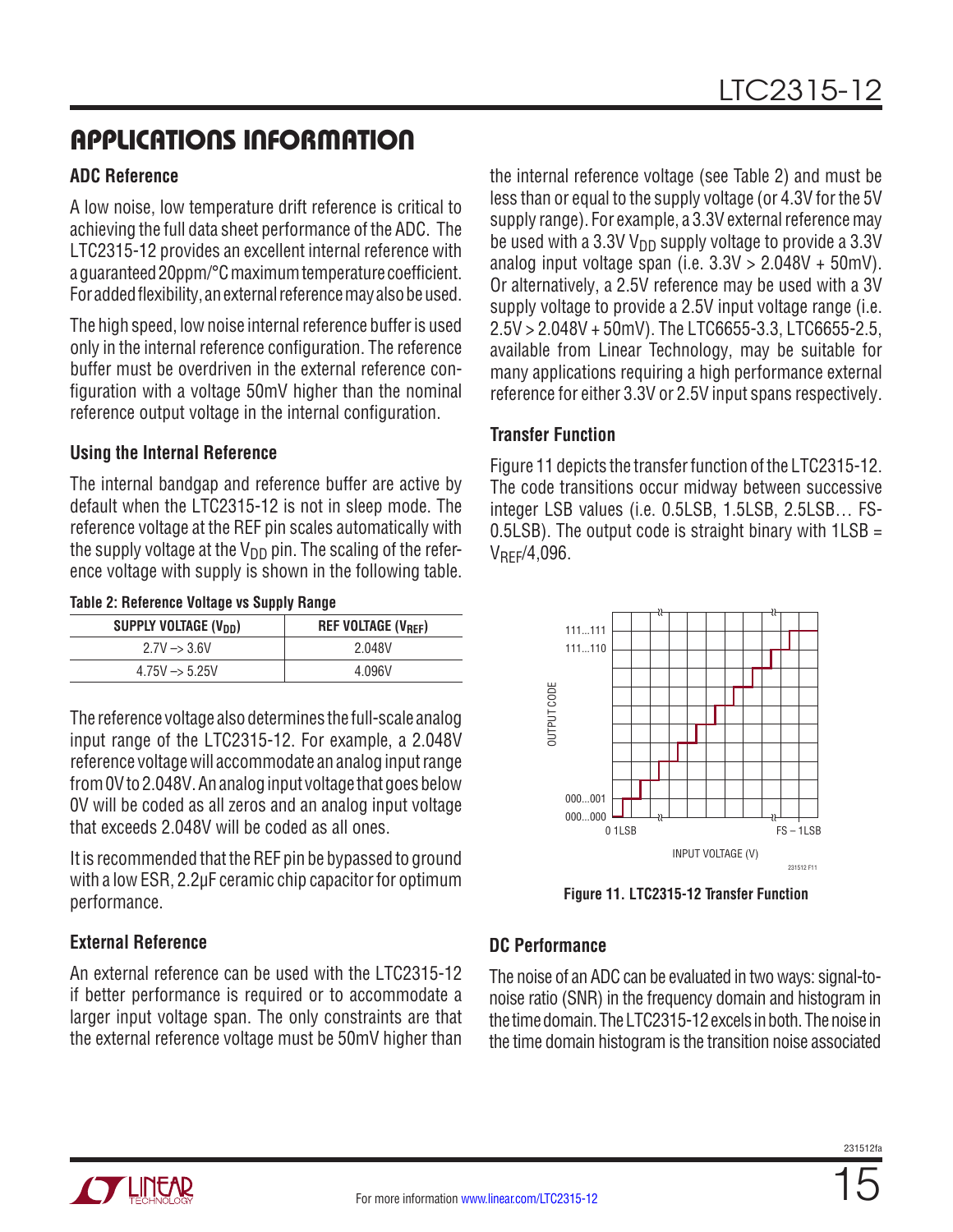with a 12-bit resolution ADC which can be measured with a fixed DC signal applied to the input of the ADC. The resulting outputcodesarecollectedover a largenumberofconversions. The shape of the distribution of codes will give an indication of the magnitude of the transition noise. In Figure 12, the distribution of output codes is shown for a DC input that has been digitized 16,384 times. The distribution is Gaussian and theRMScodetransitionnoiseis 0.33LSB. Thiscorrespondsto a noise level of 73dB relative to a full scale voltage of 4.096V.



**Figure 12. Histogram for 16384 Conversions**

### **Dynamic Performance**

The LTC2315-12 has excellent high speed sampling capability. Fast Fourier Transform (FFT) techniques are used to test the ADC's frequency response, distortion and noise at the rated throughput. By applying a low distortion sine wave and analyzing the digital output using an FFT algorithm, the ADC's spectral content can be examined for frequencies outside the applied fundamental. The LTC2315-12 provides guaranteed tested limits for both AC distortion and noise measurements.

### **Signal-to-Noise and Distortion Ratio (SINAD)**

The signal-to-noise and distortion ratio (SINAD) is the ratio between the RMS amplitude of the fundamental input frequency and the RMS amplitude of all other frequency components at the A/D output. The output is band-limited to frequencies from above DC and below half the sampling frequency. Figure 14 shows the LTC2315-12 maintains a SINAD above 71dB up to the Nyquist input frequency of 2.5MHz.

### **Effective Number of Bits (ENOB)**

The effective number of bits (ENOB) is a measurement of the resolution of an ADC and is directly related to SINAD by the equation where ENOB is the effective number of bits of resolution and SINAD is expressed in dB:

 $ENOB = (SINAD - 1.76)/6.02$ 

At the maximum sampling rate of 5MHz, the LTC2315-12 maintains an ENOB above 11.7 bits up to the Nyquist input frequency of 2.5MHz. (Figure 14)

### **Signal-to-Noise Ratio (SNR)**

The signal-to-noise ratio (SNR) is the ratio between the RMS amplitude of the fundamental input frequency and the RMS amplitude of all other frequency components except the first five harmonics and DC. Figure 13 shows that the LTC2315-12 achieves a typical SNR of 73dB at a 5MHz sampling rate with a 500kHz input frequency.

### **Total Harmonic Distortion (THD)**

Total Harmonic Distortion (THD) is the ratio of the RMS sum of allharmonicsofthe input signaltothe fundamentalitself. The out-of-band harmonics alias into the frequency band between DC and half the sampling frequency  $(f_{SMP}/2)$ . THD is expressed as:

$$
THD = 20 \log \frac{\sqrt{V2^2 + V3^2 + V4^2 + V_N^2}}{V1}
$$

where V1 is the RMS amplitude of the fundamental frequency and V2 through  $V_N$  are the amplitudes of the second through Nth harmonics. THD versus Input Frequency is shown in the Typical Performance Characteristics section. The LTC2315-12 has excellent distortion performance up to the Nyquist frequency.

### **Intermodulation Distortion (IMD)**

If the ADC input signal consists of more than one spectral component, the ADC transfer function nonlinearity can produce intermodulation distortion (IMD) in addition to THD. IMD is the change in one sinusoidal input caused by the presence of another sinusoidal input at a different frequency.

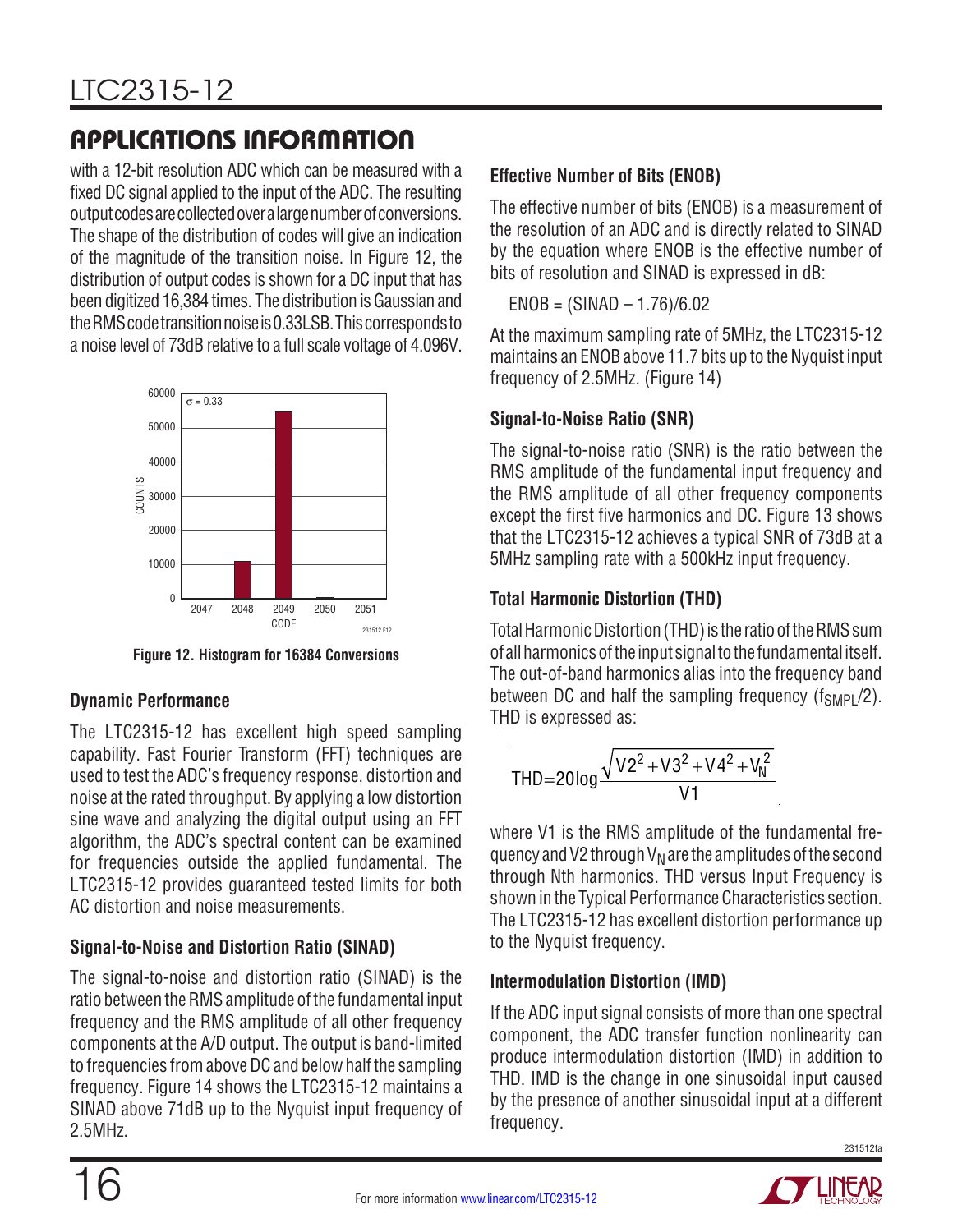

Figure 13. 16k Point FFT of the LTC2315-12 at  $f_{IN} = 500$  kHz



**Figure 14. LTC2315-12 ENOB/SINAD vs f<sub>IN</sub>** 



**Figure 15. LTC2315-12 IMD Plot**

If two pure sine waves of frequencies  $f_a$  and  $f_b$  are applied to the ADC input, nonlinearities in the ADC transfer function can create distortion products at the sum and difference frequencies m  $\bullet$  f<sub>a</sub>  $\pm$  n  $\bullet$  f<sub>b</sub>, where m and n = 0, 1, 2, 3, etc. For example, the 2nd order IMD terms include  $(f_a \pm f_b)$ . If the two input sine waves are equal in magnitude, the value (in decibels) of the 2nd order IMD products can be expressed by the following formula:

 $IMD(f<sub>a</sub> \pm f<sub>b</sub>) = 20 \cdot log[V<sub>A</sub> (f<sub>a</sub> \pm f<sub>b</sub>)/V<sub>A</sub> (f<sub>a</sub>)]$ 

The LTC2315-12 has excellent IMD as shown in Figure 15.

### **Spurious Free Dynamic Range (SFDR)**

The spurious free dynamic range is the largest spectral component excluding DC, the input signal and the harmonics included in the THD. This value is expressed in decibels relative to the RMS value of a full-scale input signal.

### **Full-Power and Full-Linear Bandwidth**

The full-power bandwidth is the input frequency at which the amplitude ofthe reconstructed fundamental is reduced by 3dB for a full-scale input signal.

The full-linear bandwidth is the input frequency at which the SINAD has dropped to 68dB (11 effective bits). The LTC2315-12 has been designed to optimize the input bandwidth, allowing the ADC to under-sample input signals with frequencies above the converter's Nyquist frequency. The noise floor stays very low at high frequencies and SINAD becomes dominated by distortion at frequencies beyond Nyquist.

### **Recommended Layout**

To obtain the best performance from the LTC2315-12 a printed circuit board is required. Layout for the printed circuit board (PCB) should ensure the digital and analog signal lines are separated as much as possible. In particular, care should be taken not to run any digital clocks or signals alongside analog signals or underneath the ADC. The following is an example of a recommended PCB layout. A single solid ground plane is used. Bypass capacitors to the supplies are placed as close as possible to the supply pins. Low impedance common returns for these bypass capacitors are essential to the low noise operation of the

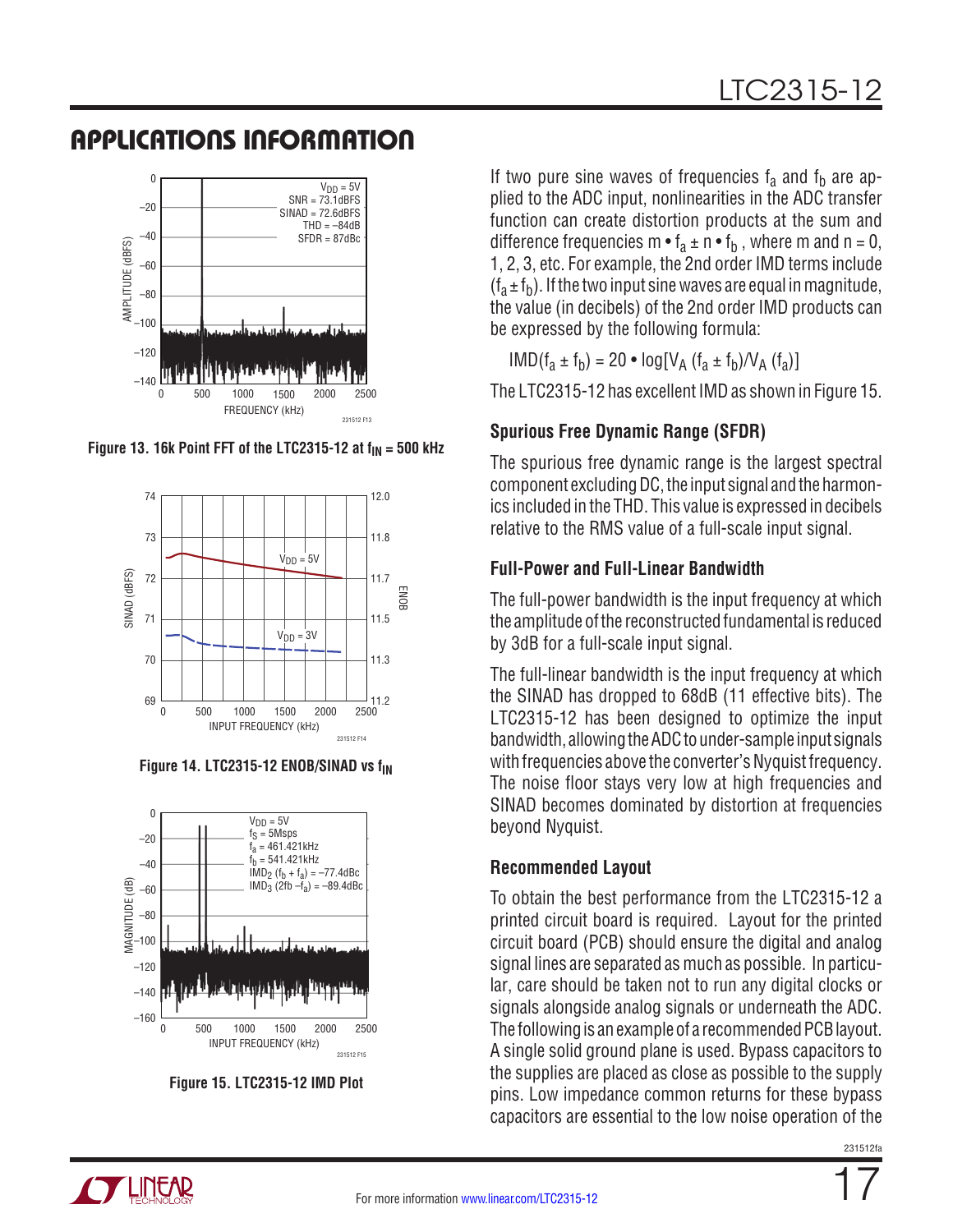ADC. The analog input traces are screened by ground. For more details and information refer to DC1563, the evaluation kit for the LTC2315-12.

#### **Bypassing Considerations**

High quality tantalum and ceramic bypass capacitors should be used at the  $V_{DD}$ , OV<sub>DD</sub> and REF pins. For optimum performance, a 2.2µF ceramic chip capacitor should be used for the  $V_{DD}$  and  $OV_{DD}$  pins. The recommended bypassing for the REF pin is also a low ESR, 2.2µF ceramic capacitor. The traces connecting the pins and the bypass capacitors must be kept as short as possible and should be made as wide as possible avoiding the use of vias.

The following is an example of a recommended PCB layout. All analog circuitry grounds should be terminated at the LTC2315-12. The ground return from the LTC2315-12 to the power supply should be low impedance for noise free operation. Digital circuitry grounds must be connected to the digital supply common.

In applications where the ADC data outputs and control signals are connected to a continuously active microprocessor bus, it is possible to get errors in the conversion results. These errors are due to feed-through from the microprocessor to the successive approximation com-



**Figure 16. Top Silkscreen** 

parator. The problem can be eliminated by forcing the microprocessor into a "Wait" state during conversion or by using three-state buffers to isolate the ADC data bus.



**Figure 17. Layer 1 Top Layer**



**Figure 18. Layer 2 GND Plane**



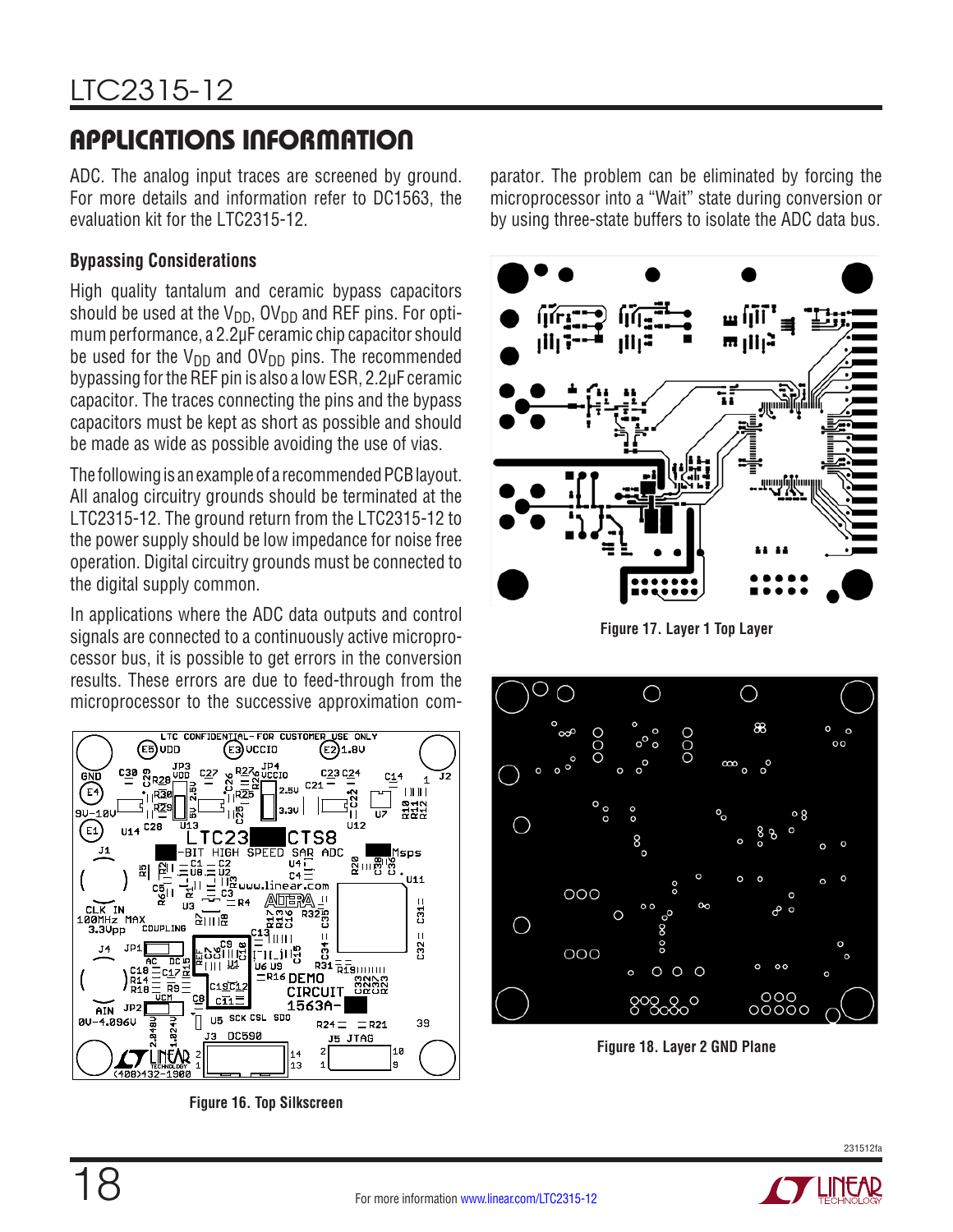#### OOO  $\circ$  $\circ$ 80  $\circ \infty$  $\vdots$  $\frac{0}{0}$ ඍ  $\circ$  $\circ$ П П  $\infty$  $\circ$  $\begin{array}{cccccccccccccc} 0 & 0 & 0 & 0 & 0 & 0 & 0 \end{array}$ 8 ٠. o  $\overline{\cdot}$  $0^{\circ}$  $\ddot{\cdot}$  $\circ$  $\circ$ Q  $\circ$ ြီ ၁၀၉  $8^{\circ}$ :  $\Omega$  $\circ$  $\circ$  $\overline{\mathcal{O}_{\infty}^{\circ}}$  $\circ$  $\circ$ ၀၀၀ွ  $\circ$  $\circ$  $\circ$  $\circ$  $\circ$ 0 000<br>00000 Ĥ 'a 'n REV<sub>3</sub>

APPLICATIONS INFORMATION

**Figure 19. Layer 3 PWR Plane Figure 20. Layer 4 Bottom Layer**





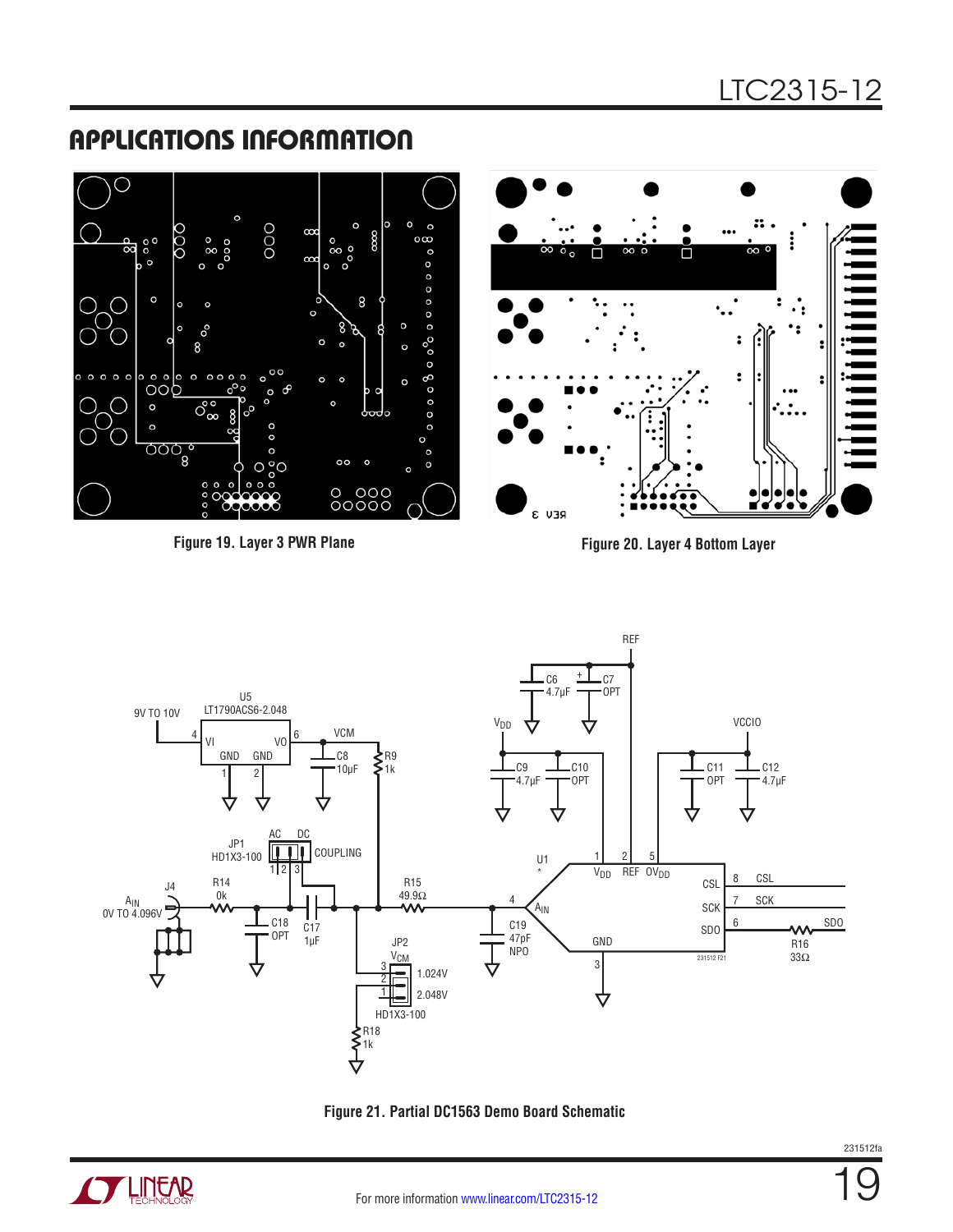## PACKAGE DESCRIPTION

**Please refer to http://www.linear.com/designtools/packaging/ for the most recent package drawings.**



**TS8 Package 8-Lead Plastic TSOT-23**

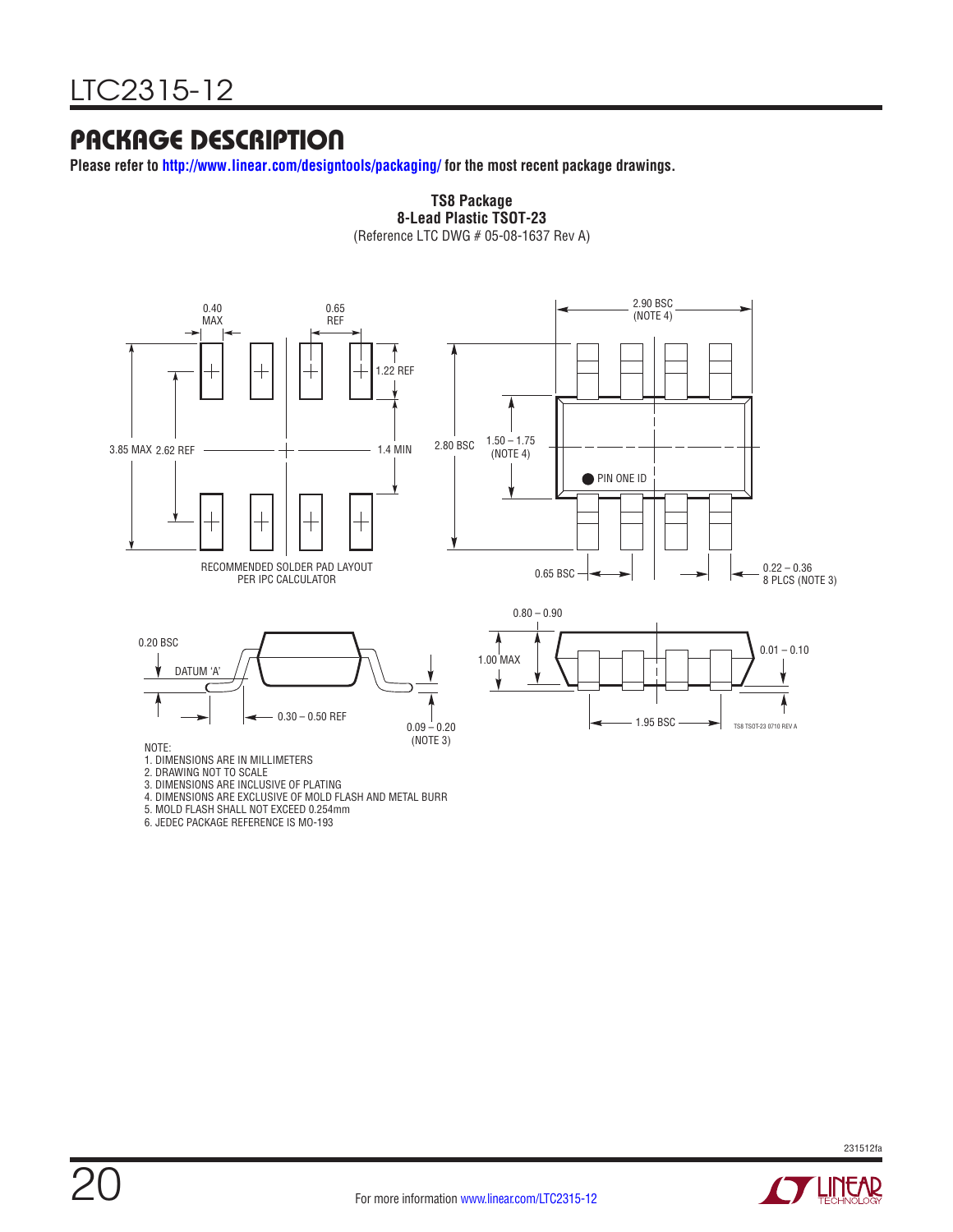# REVISION HISTORY

| <b>REV</b> | <b>DATE</b> | <b>DESCRIPTION</b>                                                       | <b>PAGE NUMBER</b> |
|------------|-------------|--------------------------------------------------------------------------|--------------------|
| A          | 10/13       | Added pin-compatible family table                                        |                    |
|            |             | Changed T <sub>JMAX</sub> to 150°C                                       |                    |
|            |             | Changed SINAD condition for $-3dB$ Input Linear Bandwidth to $\geq 68dB$ | 3.16               |
|            |             | Reordered/Renumbered Notes                                               | 3, 4, 5            |